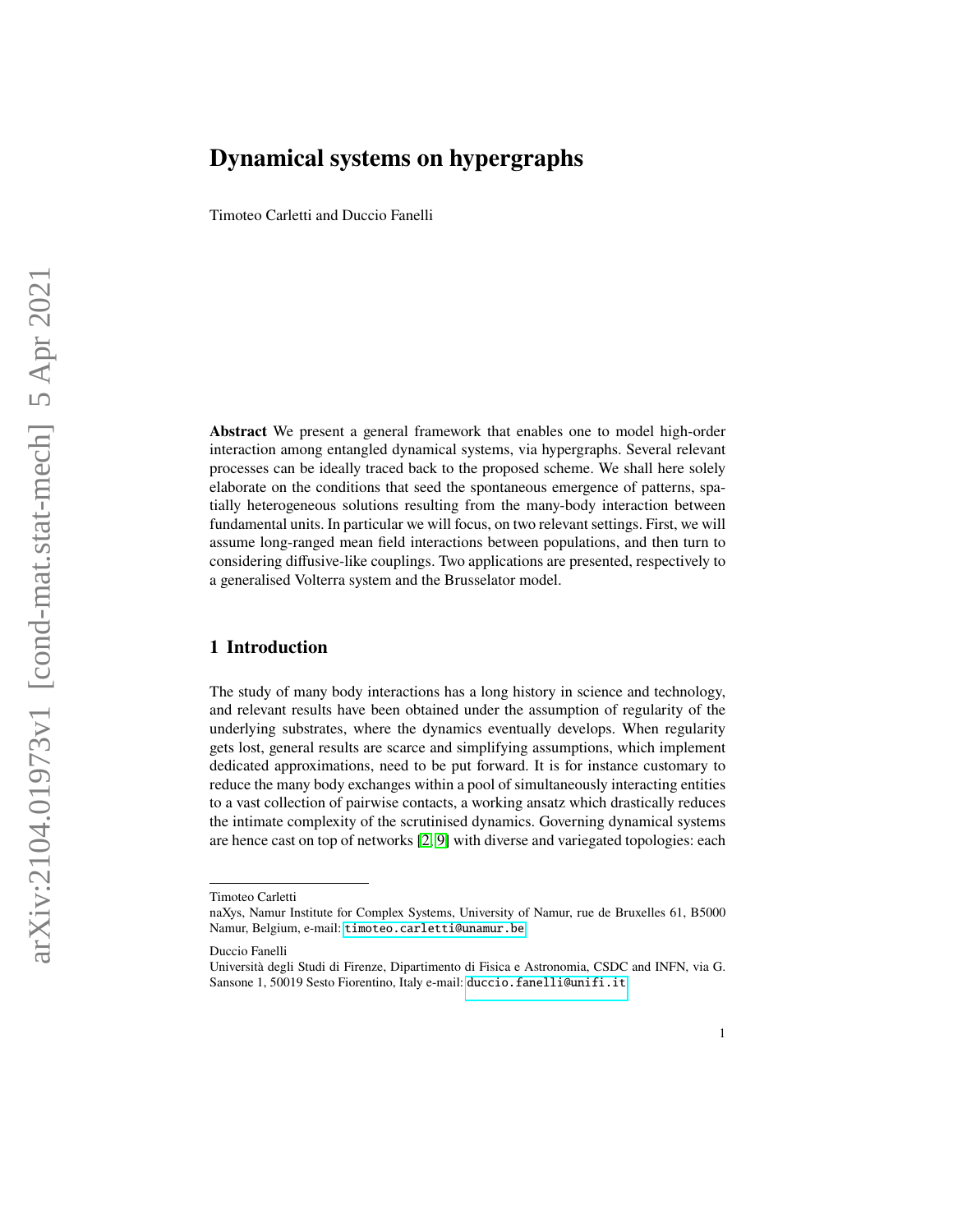node contains a replica of the original system, and the strength of interaction is set by the weight of the associated link.

Despite this crude approximation, relevant results have been obtained which bear general interest [\[38,](#page-17-0) [6,](#page-16-2) [30\]](#page-17-1). At the same time many examples of systems exist for which the above assumption holds true just as a first order approximation [\[7,](#page-16-3) [29\]](#page-17-2). To overcome this intrinsic limitation, the effect of aggregated structures of nodes, such as cliques, modules or communities [\[38,](#page-17-0) [21\]](#page-16-4) has been recently addressed in the literature. This implies analysing the cooperative interference within bunches of tightly connected nodes and assessing their role in shaping the ensuing dynamics, in the framerwok of a generalized picture which accounts for multiple pairwise exchanges.

There are however several examples where the interactions among individuals, being them neurons [\[42,](#page-17-3) [31\]](#page-17-4), proteins [\[18\]](#page-16-5), animals [\[1,](#page-16-6) [24\]](#page-16-7) or authors of scientific papers [\[39,](#page-17-5) [11\]](#page-16-8), cannot be reduced to binary interactions. The group action is indeed the real driver of the dynamics. Starting from this observation, higher-order models have been developed so as to capture the many body interactions among individual units. We hereby focus on hypergraphs [\[8,](#page-16-9) [17,](#page-16-10) [23\]](#page-16-11), versatile tools with a broad potential that is still being fully elucidated. Hypergraphs have been applied to different fields from social contagion model [\[15,](#page-16-12) [20\]](#page-16-13), to the modelling of random walks [\[11\]](#page-16-8), from the study of synchronisation [\[28,](#page-17-6) [35,](#page-17-7) [12\]](#page-16-14) and diffusion [\[20\]](#page-16-13), to non-linear consensus [\[37\]](#page-17-8), via the emergence of Turing patterns [\[12\]](#page-16-14). It is also worth mentioning an alternative approach to high-order interactions which exploits the notion of simplicial complexes [\[16,](#page-16-15) [14,](#page-16-16) [41\]](#page-17-9). Largely used in the past to tackle optimisation or algebraic problems, they have been recently invoked to address problems in epidemic spreading [\[10,](#page-16-17) [26\]](#page-17-10) or synchronisation phenomena [\[32,](#page-17-11) [22,](#page-16-18) [34\]](#page-17-12). In this work we will however adopt the viewpoint of hypergraphs, to represent high-order interactions.

Hypergraphs constitute indeed a very flexible paradigm. An arbitrary number of agents are allowed to interact: an hyperedge grouping all the involved agents encodes for the many body interaction, thus extending conventional network models beyond the limit of binary contacts. A hypergraph can reproduce, in a proper limit, a simplicial complex and, in this respect, provides a more general tool for addressing many body simultaneous interactions.

Based on the above, it can be claimed that many body interactions constitute a relevant and transversal research field that is still in its embryonic stage, in particular as concerns studies that relate to hypergraphs. Our contribution is positioned in this context and aims at systematising the study of dynamical systems coupled via a hypergraph. For a sake of definitiveness, we will hereby consider the interactions to be mediated by the hyperedges, that is by the (hyper)adjacency matrix (see Section [2\)](#page-2-0), or by a diffusive-like process, that is implemented via a properly engineered Laplace matrix (see Section [3\)](#page-8-0). In both cases, we will be interested in the emergence of spatially heterogeneous solutions, i.e. coherent and extended patterns.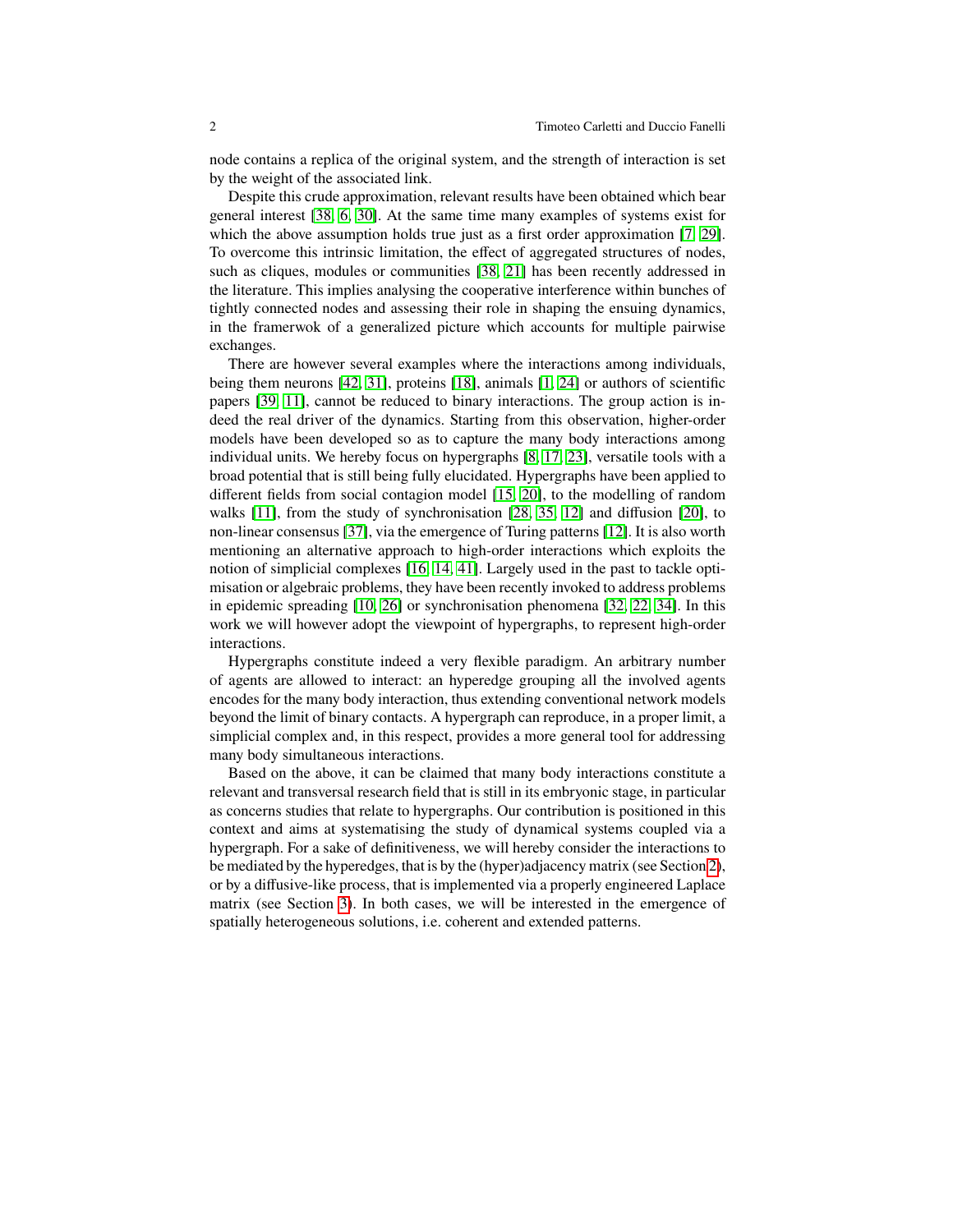## <span id="page-2-0"></span>**2 Hypergraphs and high-order interactions.**

The aim of this section is to introduce the formalism of (hyper) adjacency matrix which enables us to account for the high-order interaction among several identical dynamical systems. We will then present a first study on the emergence of spatial heterogeneous solutions, i.e. patterns, for systems interacting via a hypergraph, by assuming that uncoupled individual units do converge to a (spatially) homogeneous stable solution.

# **2.1 Hypergraphs**

An hypergraph  $\mathcal{H}(V, E)$  is defined by a set of nodes,  $V = \{v_1, \ldots, v_n\}$ , and a set of *m* hyperedges  $E = \{E_1, \ldots, E_m\}$ , such that for all  $\alpha = 1, \ldots, m : E_\alpha \subset V$ . If all hyperedges have size 2 then the hypergraph reduces to a network. A simplicial complex is recovered if each hyperedge contains all its subsets.

One can encode the information on how the nodes are shared among hyperedges, by using the *incidence matrix of the hypergraph* <sup>[1](#page-2-1)</sup>,  $e_{i\alpha}$ , namely

$$
e_{i\alpha} = \begin{cases} 1 & v_i \in E_{\alpha} \\ 0 & \text{otherwise.} \end{cases}
$$
 (1)

Given the latter, one can construct the  $n \times n$  hypergraph adjacency matrix,

<span id="page-2-2"></span>
$$
\mathbf{A} = \mathbf{e} \mathbf{e}^{\top}, \quad A_{ij} = \sum_{\alpha} e_{i\alpha} e_{j\alpha}, \tag{2}
$$

thus  $A_{ij}$  represents the number of hyperedges containing both nodes  $i$  and  $j$ . Let us observe that often in the literature the adjacency matrix is defined by imposing a null diagonal. In the following we will adopt a different notation by defining its diagonal to contain all 1's. This in turn amounts to assume the hypergraph to contain all the trivial hyperedges made of just a single node. Finally we define the  $m \times m$ hyperedges matrix

$$
\mathbf{C} = \mathbf{e}^{\top} \mathbf{e}, \quad C_{\alpha \beta} = \sum_{i} e_{i\alpha} e_{i\beta}, \tag{3}
$$

 $C_{\alpha\beta}$  counts the number of nodes in  $E_{\alpha} \cap E_{\beta}$ , hence  $C_{\alpha\alpha}$  is the size of the hyperedge  $E_{\alpha}$ .

<span id="page-2-1"></span><sup>&</sup>lt;sup>1</sup> We will adopt the convention of using roman indexes for nodes and greek ones for edges.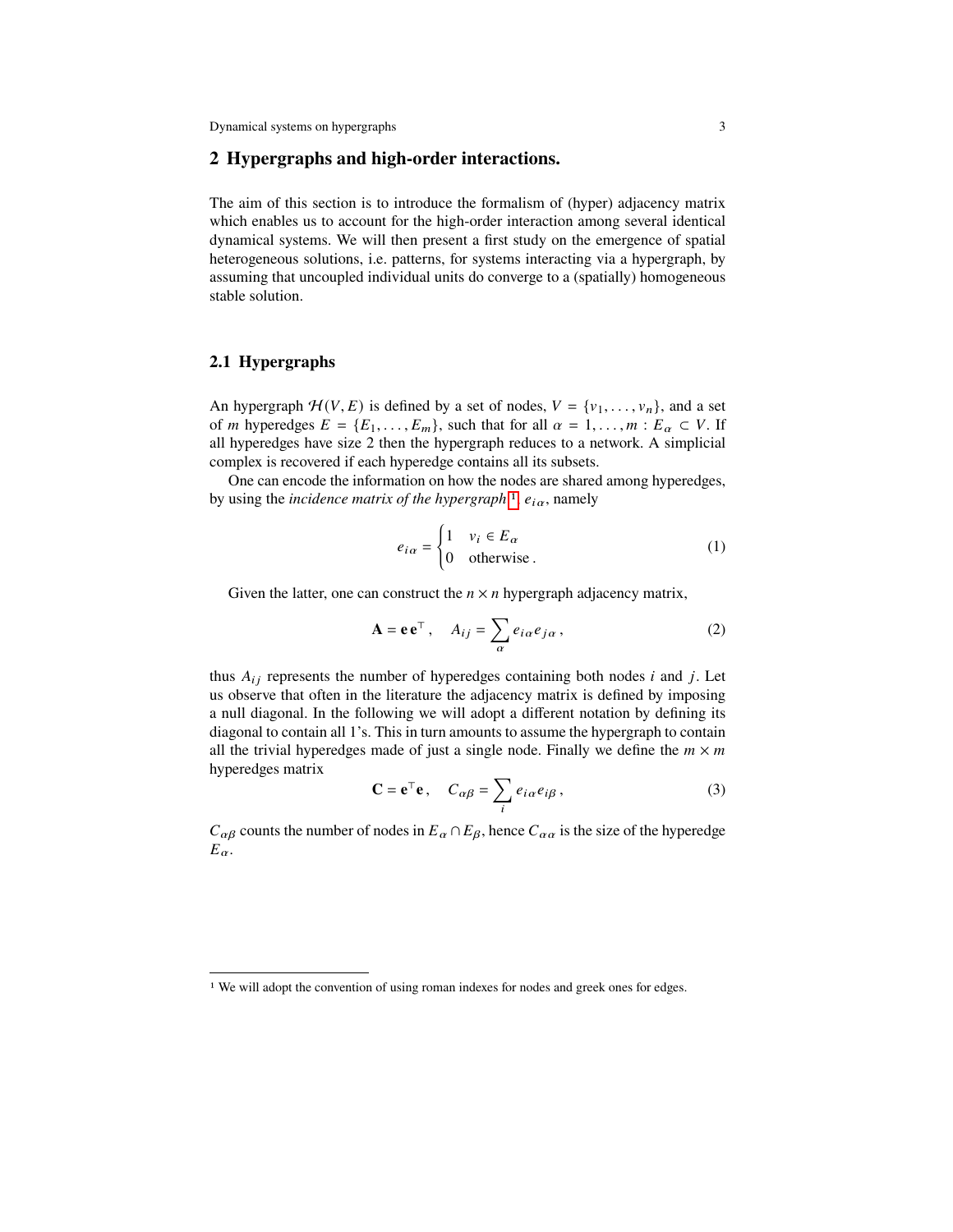#### **2.2 High-order coupling**

Let us consider a  $d$ -dimensional dynamical system described by the ODE :

<span id="page-3-0"></span>
$$
\frac{d\mathbf{x}}{dt}(t) = \mathbf{f}(\mathbf{x}(t)),
$$
\n(4)

where  $\mathbf{x}(t) = (x_1(t), \dots, x_d(t))^T$  denotes the state of the system at time t and **f** is a generic nonlinear function which describes the rate of variation of **x**. Assume now to replicate system  $(4)$  into *n* independent copies, hence yielding a (tensorial) system

<span id="page-3-1"></span>
$$
\frac{d\mathbf{x}^{(i)}}{dt}(t) = \mathbf{f}(\mathbf{x}^{(i)}(t)) \quad \forall i = 1, \dots, n,
$$
\n(5)

where  $\mathbf{x}^{(i)}(t) = (x_1^{(i)})$  $\binom{i}{1}(t), \ldots, x_d^{(i)}(t)$ <sup>T</sup> denotes the state of the *i*-th copy of the generalised system. The whole system will thus be described by the  $n \times d$  vector  $\mathbf{x} = (\mathbf{x}^{(1)}, \dots, \mathbf{x}^{(n)})^\top$ . Finally we allow each system [\(5\)](#page-3-1) to simultaneously interact with many others, and specifically belonging to the same hyperedge.

Let thus  $E_{\alpha}$  be an hyperedge containing the *i*-th system. Then the growth rate associated to this latter will depend on all the systems  $j \neq i$ , belonging to the same hyperedge; moreover we assume such interaction to depend also on the hyperedge size,  $\varphi(C_{\alpha\alpha})$ , for a generic function  $\varphi$ . The system *i* may belong to several hyperedges  $E_{\alpha}$  and thus all these contributions should be taken into account to determine its growth rate. In formula

<span id="page-3-2"></span>
$$
\frac{d\mathbf{x}^{(i)}}{dt}(t) = \frac{\sum_{\alpha} e_{i\alpha} \sum_{j} e_{j\alpha} \varphi(C_{\alpha\alpha}) \mathbf{F}(\mathbf{x}^{(i)}(t), \mathbf{x}^{(j)}(t))}{\sum_{\alpha} e_{i\alpha} \sum_{j} e_{j\alpha} \varphi(C_{\alpha\alpha})} \quad \forall i = 1, ..., n, \quad (6)
$$

where we introduced the function **F** such that  $\mathbf{F}(\mathbf{x}^{(i)}, \mathbf{x}^{(i)}) = \mathbf{f}(\mathbf{x}^{(i)})$  and the term at the denominator acts as a normalisation factor. We will show later on, that different functions **F** can be used to return the same function **f**.

Let us define the  $m \times m$  diagonal matrix  $\Phi$  such that  $\Phi_{\alpha\alpha} = \varphi(C_{\alpha\alpha})$  and zero otherwise. Then we can rewrite Eq. [\(6\)](#page-3-2) as follows

<span id="page-3-3"></span>
$$
\frac{d\mathbf{x}^{(i)}}{dt}(t) = \frac{1}{d_i} \sum_j D_{ij} \mathbf{F}(\mathbf{x}^{(i)}(t), \mathbf{x}^{(j)}(t)) \quad \forall i = 1, \dots, n, \tag{7}
$$

where we introduced the matrix  $\mathbf{D} = \mathbf{e} \Phi \mathbf{e}^{\top}$  whose elements read

<span id="page-3-4"></span>
$$
D_{ij} = \sum_{\alpha} e_{i\alpha} \Phi_{\alpha\alpha} e_{j\alpha} \quad \forall i \neq j \text{ and } D_{ii} = \varphi(1).
$$
 (8)

Let us observe that the different definition for the diagonal elements is due to the inclusion of the trivial hyperedges containing each single node and thus having size 1. Finally let use define  $d_i = \sum_j D_{ij}$ .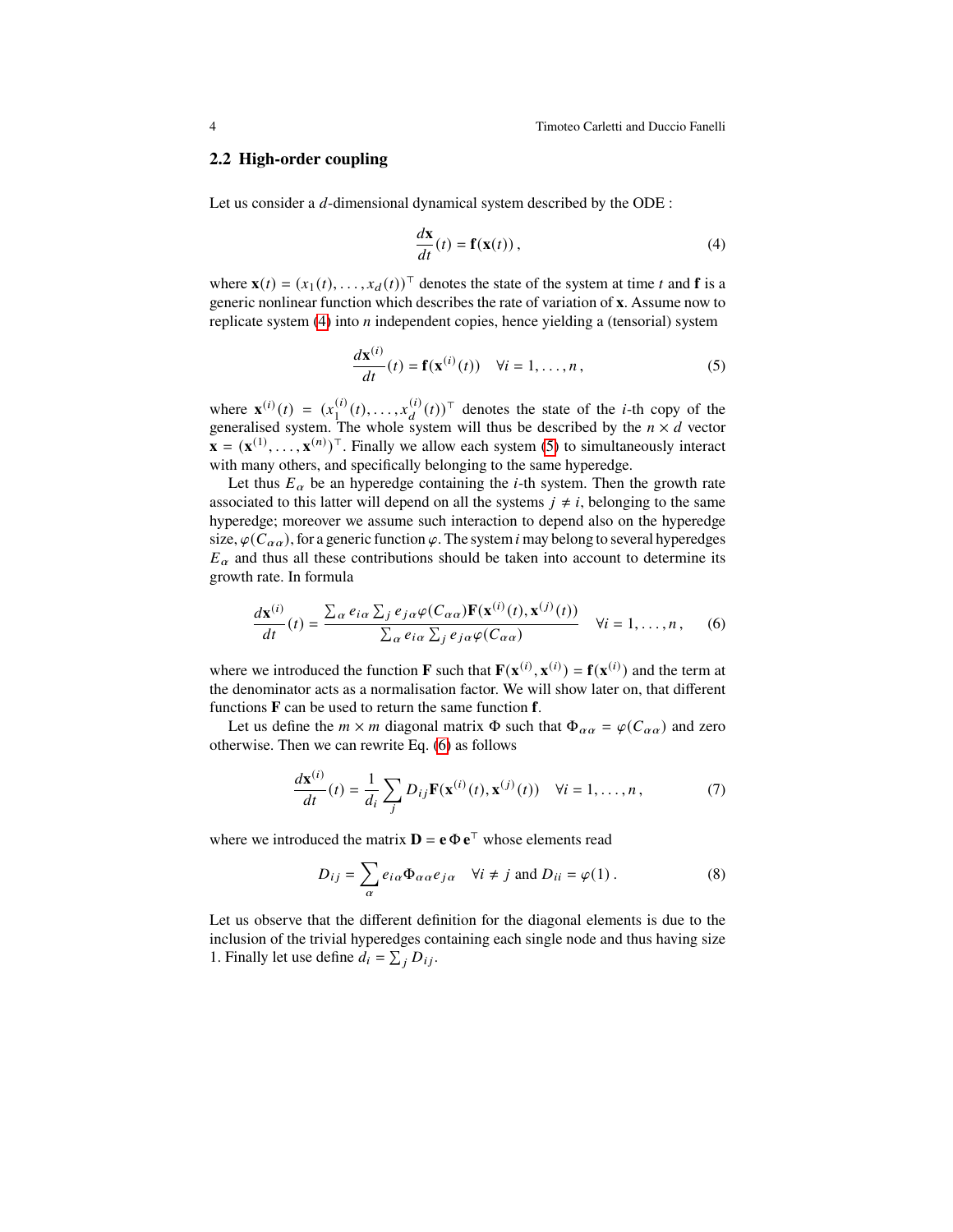*Remark 1 (Isolated systems)* In the case *n* systems are isolated, i.e. all the hyperedges have size 1, then  $C_{\alpha\alpha} = 1$  for all  $\alpha$ . Observing that a single  $\alpha'$  (the one associated to the unique hyperedge containing i) does satisfy  $e_{i\alpha'} = 1$  (all the other ones being zero,  $e_{i\beta} = 0$  for all  $\beta = \alpha'$ ), we can rewrite equation [\(6\)](#page-3-2) by remarking that the sum over *j* is restricted to  $j = i$ :

$$
\frac{d\mathbf{x}^{(i)}}{dt}(t) = \frac{\varphi(1)\mathbf{F}(\mathbf{x}^{(i)}(t), \mathbf{x}^{(i)}(t))}{\varphi(1)} = \mathbf{f}(\mathbf{x}^{(i)}(t)) \quad \forall i = 1, \ldots, n,
$$

where use has been made of the relation  $\mathbf{F}(\mathbf{x}^{(i)}, \mathbf{x}^{(i)}) = \mathbf{f}(\mathbf{x}^{(i)})$ . Because our formalism contains the trivial case of isolated systems [\(5\)](#page-3-1), it results thus a natural extension of the latter.

*Remark 2 (Pairwise interacting systems)* In case of systems interacting in pairs, i.e. when all hyperedges have size  $C_{\alpha\alpha} = 2$  for all  $\alpha$  (but the ones associated to the trivial hyperedges containing each node), we can show that equation [\(6\)](#page-3-2) converges back to the usual setting of a dynamical model anchored on a conventional network [\[13\]](#page-16-19), once we assume  $\varphi \equiv 1$ , namely the same unitary weight is associated to each link.

First of all, let us observe that  $D_{ii} = (\mathbf{e} \Phi \mathbf{e}^{\mathsf{T}})_{ii} = \varphi(1) A_{ii}$  while for  $i \neq j$  we have  $D_{ij} = (\mathbf{e} \Phi \mathbf{e}^{\mathsf{T}})_{ij} = \varphi(2) A_{ij}$ , where we used the definition of the adjacency matrix that includes self-loops. Then Eq. [\(7\)](#page-3-3) can be rewritten as

$$
\frac{d\mathbf{x}^{(i)}}{dt}(t) = \frac{\sum_j A_{ij} \mathbf{F}(\mathbf{x}^{(i)}(t), \mathbf{x}^{(j)}(t))}{k_i} \quad \forall i = 1, \dots, n\,,
$$

where use has been made of the definition  $k_i = \sum_i A_{ij}$ .

#### **2.3 Dynamical behaviour**

Assume  $\mathbf{s}(t)$  to be a solution of the initial system [\(4\)](#page-3-0), then  $\mathbf{x}^{(i)}(t) = \mathbf{s}(t)$ ,  $i = 1, ..., n$ , is trivially also a homogeneous solution of Eq. [\(5\)](#page-3-1) but also of Eq. [\(7\)](#page-3-3). Indeed, for all  $i = 1, \ldots, n$  one has

<span id="page-4-0"></span>
$$
\frac{d\mathbf{x}^{(i)}}{dt}(t) = \frac{1}{d_i} \sum_j D_{ij} \mathbf{F}(\mathbf{x}^{(i)}(t), \mathbf{x}^{(j)}(t)) \Big|_{\mathbf{x}^{(i)}(t) = \mathbf{s}(t)} = \frac{1}{d_i} \sum_j D_{ij} \mathbf{F}(\mathbf{s}(t), \mathbf{s}(t))
$$

$$
= \frac{1}{d_i} \sum_j D_{ij} \mathbf{f}(\mathbf{s}(t)) = \mathbf{f}(\mathbf{s}(t)),
$$
(9)

where we used the property  $\mathbf{F}(\mathbf{s}, \mathbf{s}) = \mathbf{f}(\mathbf{s})$  and the definition of  $d_i$ . By definition of **s** the rightmost term equals **s**¤ which thus coincides also with the leftmost term.

Consider now a spatially dependent perturbation, i.e. a node depending one, about the homogeneous solution,  $\mathbf{x}^{(i)}(t) = \mathbf{s}(t) + \mathbf{u}^{(i)}(t)$ . Insert this ansatz into Eq. [\(7\)](#page-3-3) and determine the evolution of  $\mathbf{u}^{(i)}(t)$  by assuming it to be small (i.e. using a first order expansion),  $\forall i = 1, \ldots, n$ :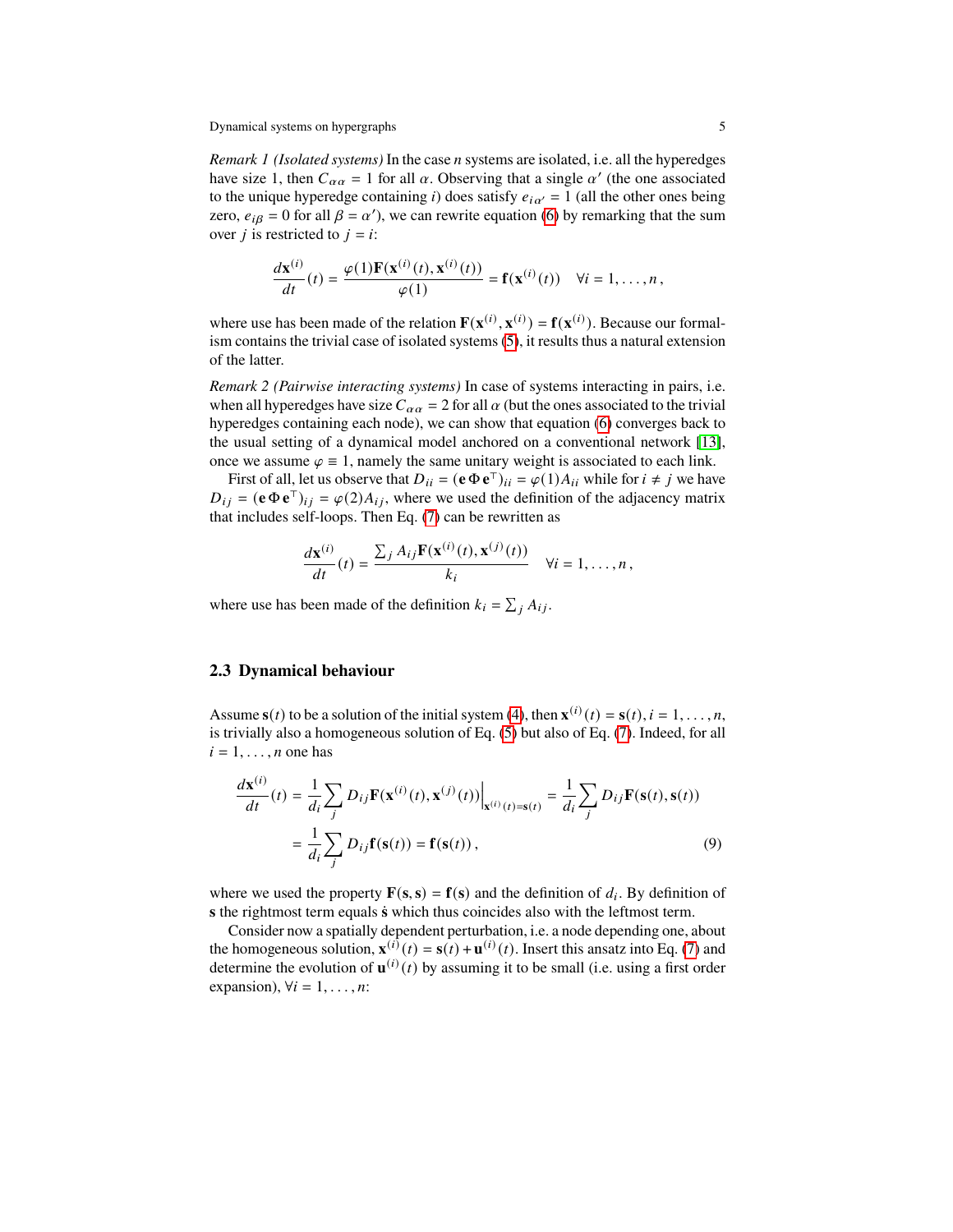6 Timoteo Carletti and Duccio Fanelli

$$
\frac{d\mathbf{u}^{(i)}}{dt}(t) + \frac{d\mathbf{s}}{dt}(t) = \frac{1}{d_i} \sum_j D_{ij} \mathbf{F}(\mathbf{s} + \mathbf{u}^{(i)}, \mathbf{s} + \mathbf{u}^{(j)})
$$
\n
$$
= \mathbf{f}(\mathbf{s}) + \frac{1}{d_i} \sum_j D_{ij} \left( \sum_\ell \partial_{x_\ell^{(i)}} \mathbf{F}(\mathbf{s}, \mathbf{s}) u_\ell^{(i)} + \sum_\ell \partial_{x_\ell^{(j)}} \mathbf{F}(\mathbf{s}, \mathbf{s}) u_\ell^{(j)} \right)
$$
\n
$$
= \mathbf{f}(\mathbf{s}) + \sum_\ell \partial_{x_\ell^{(i)}} \mathbf{F}(\mathbf{s}, \mathbf{s}) u_\ell^{(i)} + \frac{1}{d_i} \sum_j D_{ij} \sum_\ell \partial_{x_\ell^{(j)}} \mathbf{F}(\mathbf{s}, \mathbf{s}) u_\ell^{(j)}
$$
\n
$$
= \mathbf{f}(\mathbf{s}) + \mathbf{J}_1 \mathbf{u}^{(i)} + \frac{1}{d_i} \sum_j D_{ij} \mathbf{J}_2 \mathbf{u}^{(j)},
$$

where we defined the Jacobian matrices  $J_1 = \partial_{x_1} F(s, s)$ , i.e. the derivatives are computed with respect to the first group of variables, and  $\mathbf{J}_2 = \partial_{\mathbf{x}} \mathbf{F}(\mathbf{s}, \mathbf{s})$ , i.e. the derivatives are performed with respect to the second group of variables. In both cases the derivatives are evaluated at the reference solution **s**.

By using the fact that  $\dot{\mathbf{s}} = \mathbf{f}(\mathbf{s})$  and by slightly rewriting the previous equation, we obtain

$$
\frac{d\mathbf{u}^{(i)}}{dt}(t) = \mathbf{J}_1 \mathbf{u}^{(i)} + \frac{1}{d_i} \sum_j D_{ij} \mathbf{J}_2 \mathbf{u}^{(j)} = \mathbf{J}_1 \mathbf{u}^{(i)} + \mathbf{J}_2 \mathbf{u}^{(i)} + \sum_j \left( \frac{D_{ij}}{d_i} - \delta_{ij} \right) \mathbf{J}_2 \mathbf{u}^{(j)}
$$
  
=  $(\mathbf{J}_1 + \mathbf{J}_2) \mathbf{u}^{(i)} + \sum_j \mathcal{L}_{ij} \mathbf{J}_2 \mathbf{u}^{(j)}$ ,

where we defined the matrix operator

<span id="page-5-2"></span>
$$
\mathcal{L}_{ij} = \frac{D_{ij}}{d_i} - \delta_{ij} \,. \tag{10}
$$

By introducing the  $n \times d$  vector  $\mathbf{u} = (\mathbf{u}^{(1)}, \dots, \mathbf{u}^{(n)})^{\top}$  we can rewrite the latter equation in a compact form as:

<span id="page-5-1"></span>
$$
\frac{d\mathbf{u}}{dt}(t) = [(\mathbf{J}_1 + \mathbf{J}_2) \otimes \mathbf{I}_n + \mathbf{J}_2 \otimes \mathcal{L}] \mathbf{u},
$$
\n(11)

where  $I_n$  is the  $n \times n$  identity matrix and  $\otimes$  is the Kronecker product of matrices.

One can prove that  $\mathcal L$  is a novel (consensus) high-order Laplace matrix  $^2$  $^2$ , i.e. it is nonpositive definite, the largest eigenvalue is  $\Lambda^{(1)} = 0$  and its is associated to the uniform eigenvector  $\phi^{(1)} \sim (1, \ldots, 1)^{\top}$ .

<span id="page-5-0"></span><sup>&</sup>lt;sup>2</sup> Let us introduce  $\mathcal{L}^{sym} = d^{-1/2}L^H d^{-1/2}$ , where **d** is the diagonal matrix containing the  $d_i$ 's on the diagonal and  $L^H$  is the high-order (combinatorial) Laplace matrix defined in [\[12\]](#page-16-14). Then  $\mathcal{L}^{sym} = D_{ij}/\sqrt{d_i d_j} - \delta_{ij}$  from which it immediately follows that  $\mathcal{L}^{sym}$  is symmetric and nonpositive definite; indeed take any  $\mathbf{x} \in \mathbb{R}^N \setminus \{0\}$ , N standing for the dimension of the matrices, then  $(\mathbf{x}, \mathcal{L}^{\text{sym}}\mathbf{x}) = (\mathbf{d}^{-1/2}\mathbf{x}, \mathbf{L}^H\mathbf{d}^{-1/2}\mathbf{x}) \leq 0$  where the last inequality follows from the fact that  $\mathbf{L}^H$  is nonpositive definite. Finally let us observe that  $\mathcal{L} = d^{-1}L^{\hat{H}} = d^{-1/2}\mathcal{L}^{sym}d^{1/2}$ , hence,  $\mathcal{L}$  is similar to  $\mathcal{L}^{sym}$  and, thus they display the same non-positive spectrum. Moreover this implies also that  $-2 \leq \Lambda^{(\alpha)} \leq 0.$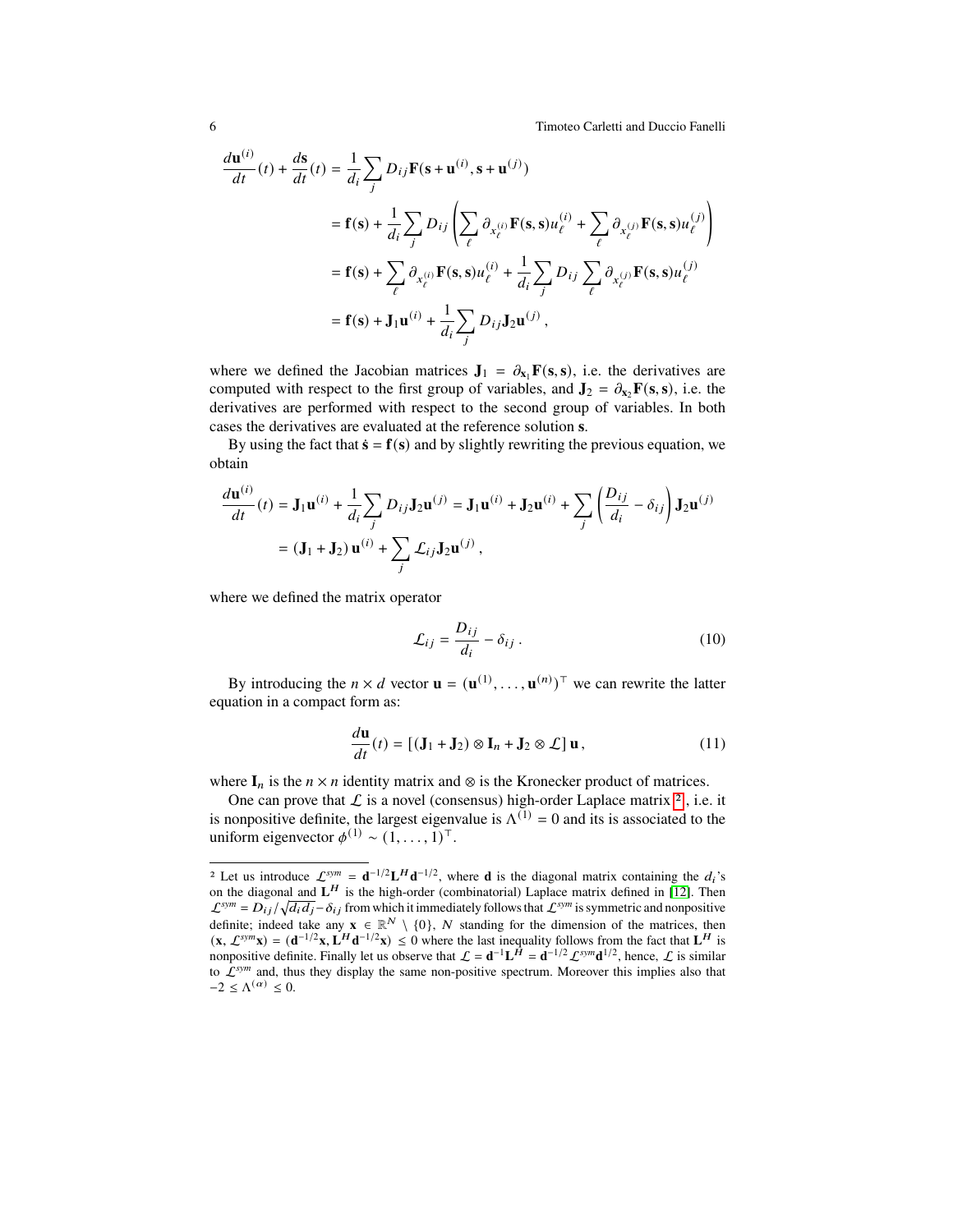Recalling the relation  $f(x) = F(x, x)$  one can prove that:

$$
\partial_x f := J = J_1 + J_2 \,,
$$

and thus rewrite Eq. [\(11\)](#page-5-1) as

$$
\frac{d\mathbf{u}}{dt}(t) = [\mathbf{J} \otimes \mathbf{I}_n + \mathbf{J}_2 \otimes \mathcal{L}] \mathbf{u}.
$$
 (12)

This is a linear system involving matrices with size  $nd \times nd$ . To progress with the analytical understanding, we employ the eigenbase of  $\mathcal{L}$ , to project the former equation onto each eigendirection

<span id="page-6-0"></span>
$$
\frac{d\mathbf{u}^{(\alpha)}}{dt}(t) = \left[\mathbf{J}(\mathbf{s}(t)) + \mathbf{J}_2(\mathbf{s}(t))\Lambda^{(\alpha)}\right] \mathbf{u}^{(\alpha)},\tag{13}
$$

where  $\Lambda^{(\alpha)}$  is the eigenvalue relative to the eigenvector  $\phi^{(\alpha)}$ . The above equation enables us to infer the stability of the homogeneous solution,  $s(t)$ , by studying the Master Stability Function, namely the real part of the largest Lyapunov exponent of Eq. [\(13\)](#page-6-0). To illustrate the potentiality of the theory we shall turn to considering a specific application that we will introduce in the following.

#### **2.4 Results**

In the above analysis we have obtained a one-parameter family (indexed by the eigenvalues  $\Lambda^{(\alpha)}$ ) of linear but (in general) time dependent systems [\(13\)](#page-6-0). For the sake of simplicity we will hypothesise the homogenous solution to be stationary and stable,  $s(t) = s_0$ . In this way we will hence assume each isolated system to converge to the same stationary point. This simplifies the study of Eq. [\(13\)](#page-6-0), by allowing us to deal with a constant linear system. Let us observe that one could in principle study the more general setting of a time dependent solution, by using the Floquet theory in case of a periodic orbit or the full Master Stability Function in the case of irregular oscillators.

As a concrete application we will consider a Volterra model [\[33\]](#page-17-13) which describes the interaction of prey and predators in an ecological setting :

<span id="page-6-1"></span>
$$
\begin{cases} \n\dot{x} = -dx + c_1xy \\ \n\dot{y} = ry - sy^2 - c_2xy \n\end{cases}
$$
\n(14)

here  $x$  denotes the concentration of predators, while  $y$  stands for the prey and  $\cdot$  the time derivative. All the parameters are assumed to be positive; in the following we will make use of the choice  $c_1 = 2$ ,  $c_2 = 13$ ,  $r = 1$ ,  $s = 1$  and  $d = 1/2$ , but of course our results hold true in general. The Volterra model [\(14\)](#page-6-1) admits a nontrivial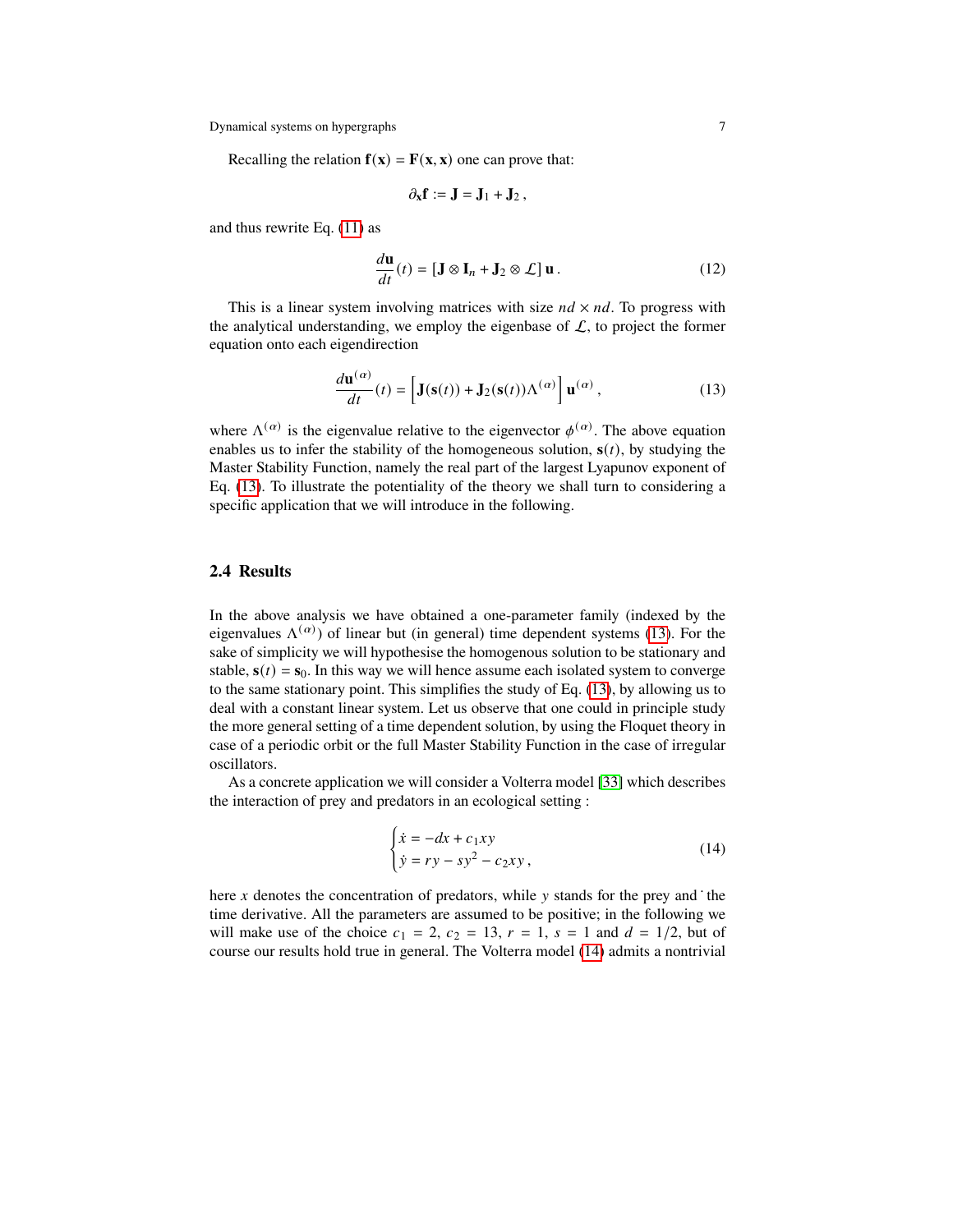fixed-point,  $x^* = \frac{c_1 r - sd}{c_1 c_2}$ ,  $y^* = \frac{d}{c_1}$ , which is positive and stable, provided  $c_1 r - sd > 0$ . In the case under scrutiny, we have  $x^* = 3/52 \sim 0.0577$  and  $y^* = 1/4$ .

Following the above presented scheme, let us now considering  $n$  replicas of the model [\(14\)](#page-6-1), each associated to a different ecological niche and indexed by the node index  $i$ . Assume also that species can sense the remote interaction with other communities populating neighbouring nodes. For instance, the competition of prey for food and resources can be easily extended so as to account for a larger habitat which embraces adjacent patches. At the same time, predators can benefit from a coordinated action to hunt in team. For a sake of definitiveness we will study in the following the high-order coupling (let us stress once again that several "microscopic" high-order models can give rise to the same network-aggregate model) defined by:

<span id="page-7-0"></span>
$$
\begin{cases} \dot{x}_i = -dx_i + ac_1 y_i \frac{1}{d_i} \sum_j D_{ij} x_j + (1 - a)c_1 x_i \frac{1}{d_i} \sum_j D_{ij} y_j \\ \dot{y}_i = r y_i - s y_i \frac{1}{d_i} \sum_j D_{ij} y_j - c_2 y_i \frac{1}{d_i} \sum_j D_{ij} x_j, \end{cases}
$$
(15)

where the matrix  $D_{ij}$  encodes for the high-order interaction among nodes *i* and *j*, taking into account the number and size of the hyperedges containing both nodes (see [\(8\)](#page-3-4)). The parameters  $a \in [0,1]$  describes the relative strength with which the predators in node  $i$  increase because of the "in-node" predation or because of the interaction among predators in the hyperedges. The case  $a = 1$  corresponds to a purely in-node process while if  $a = 0$  a coordinated action to hunt in team is assumed to rule the dynamics. Preys feel the competition for the resources with preys living in nodes belonging to the same hyperedge (second term on the right hand side of the second equation of [\(15\)](#page-7-0)) as well from predators in the same hyperedge (rightmost terms in the same equation). Birth and death of both species are local, i.e. due to resources available in-node.

By using the new Laplace matrix [\(10\)](#page-5-2) we can rewrite the previous model [\(15\)](#page-7-0) as:

$$
\begin{cases} \dot{x}_i = -dx_i + c_1 y_i x_i + ac_1 y_i \sum_j \mathcal{L}_{ij} x_j + (1 - a)c_1 x_i \sum_j \mathcal{L}_{ij} y_j \\ \dot{y}_i = r y_i - s y_i^2 - c_2 y_i x_i - s y_i \sum_j \mathcal{L}_{ij} y_j - c_2 y_i \sum_j \mathcal{L}_{ij} x_j, \end{cases}
$$
(16)

where one can easily recognise the in-node Volterra model [\(14\)](#page-6-1) and the corrections stemming from high-order contributions.

As previously shown, in the general setting (see [\(9\)](#page-4-0)) the homogenous solution  $(x^*, y^*)$  is also a solution of the coupled system [\(15\)](#page-7-0), that is  $x_i = x^*$  and  $y_i = y^*$ solves the latter. In the following we will prove that such solution can be destabilised due to the high-order coupling so driving the system towards a new heterogenous, spatially dependent, solution. To prove this claim, we will linearise system [\(14\)](#page-6-1) about the homogeneous equilibrium by setting  $u_i = x_i - x^*$  and  $v_i = y_i - y^*$  and then make use of the eigenbase of the Laplace matrix  $\mathcal{L}$ ,  $(\Lambda^{(\alpha)}, \phi^{(\alpha)})$ , to project the linear system onto each eigenmode, that is  $u_i = \sum_{\alpha} u^{\alpha} \phi_i^{(\alpha)}$  and  $v_i = \sum_{\alpha} v^{\alpha} \phi_i^{(\alpha)}$ :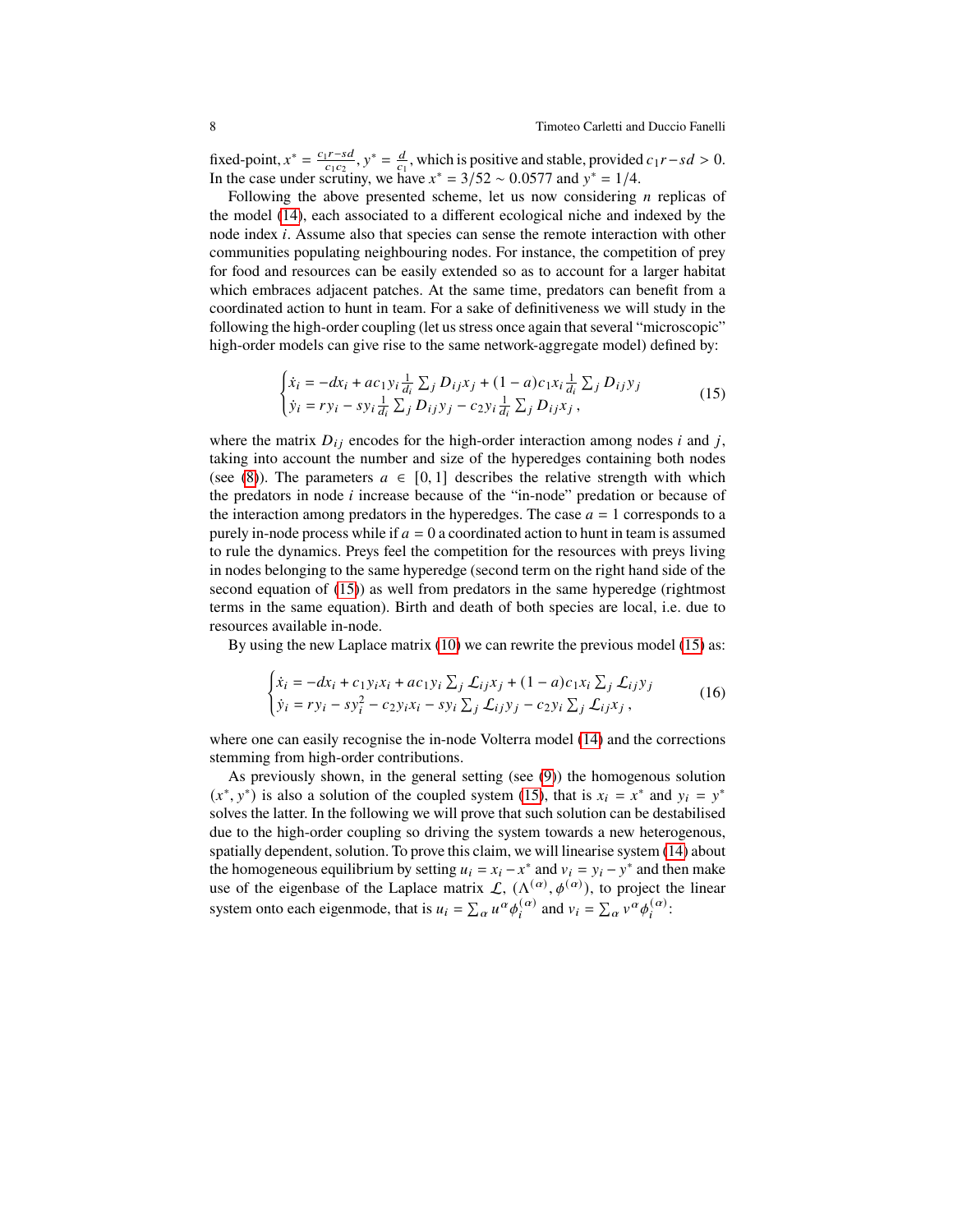$$
\frac{d}{dt} \begin{pmatrix} u^{\alpha} \\ v^{\alpha} \end{pmatrix} = \left[ \begin{pmatrix} 0 & c_1 x^* \\ -c_2 y^* & -s y^* \end{pmatrix} + \Lambda^{(\alpha)} \begin{pmatrix} ac_1 y^* & (1-a)c_1 x^* \\ -c_2 y^* & -s y^* \end{pmatrix} \right] \begin{pmatrix} u^{\alpha} \\ v^{\alpha} \end{pmatrix}
$$

$$
= \left( \mathbf{J} + \Lambda^{(\alpha)} \mathbf{J}_2 \right) \begin{pmatrix} u^{\alpha} \\ v^{\alpha} \end{pmatrix} =: \mathbf{J}^{(\alpha)} \begin{pmatrix} u^{\alpha} \\ v^{\alpha} \end{pmatrix} . \tag{17}
$$

The homogenous solution will prove unstable if (at least) one eigenmode  $\bar{\alpha}$  exists for which the largest real part of the eigenvalues of  $J^{(\bar{\alpha})}$  is positive. The real part of the largest eigenvalue  $\lambda$  as function of  $\Lambda^{(\alpha)}$  is called the *dispersion relation*. One can easily realise that  $\lambda$  is the solution with the largest real part of the second order equation

$$
\lambda^2 - \operatorname{tr} \mathbf{J}^{(\alpha)} \lambda + \det \mathbf{J}^{(\alpha)} = 0.
$$

Hence the required condition for the instability is

<span id="page-8-1"></span>
$$
\operatorname{tr} \mathbf{J}^{(\alpha)} > 0 \text{ or } \operatorname{tr} \mathbf{J}^{(\alpha)} < 0 \text{ and } \det \mathbf{J}^{(\alpha)} < 0. \tag{18}
$$

A straightforward computation returns

$$
\text{tr}\mathbf{J}^{(\alpha)} = -sy^* + \Lambda^{(\alpha)}(-s + ac_1) \text{ and } \det \mathbf{J}^{(\alpha)} = c_1y^* \left(1 + \Lambda^{(\alpha)}\right) \left[\Lambda^{(\alpha)}(c_2x^*(1-a) - asy^*) + c_2x^*\right].
$$

Let us recall that the homogenous equilibrium is stable for the decoupled system corresponding to setting  $\Lambda^{(1)} = 0$ . Indeed tr**J**<sup>(1)</sup> =  $-sy^* < 0$  and det **J**<sup>(1)</sup> =  $c_1c_2x^*y^* > 0$ 0. We have thus to determine the existence of (at least one)  $\bar{\alpha} \geq 2$  for which the con-ditions for instability [\(18\)](#page-8-1), allowing us to prove the positivity of  $\lambda(\Lambda^{(\bar{\alpha})})$ . In Fig. [1](#page-9-0) we report a case where the high-order coupling is able to destabilise the homogenous solution (panel b), thus returning a patchy solution (panels c and d) for the involved species. Finally let us observe that interestingly some niches (6 over 20) become empty, that is deprived of any species.

Another even more interesting case is reported in Fig. [2.](#page-10-0) In this case the uncoupled homogeneous equilibrium yields  $\tilde{x} = 0$  and  $\tilde{y} = r/s$ . When extending the study to account for multi body interactions, predators do survive in each niche while the preys go through extinction in a few location (6 nodes over 20). Generally the density of preys is lower than the equilibrium value found in the isolated case.

## <span id="page-8-0"></span>**3 Hypergraph and high-order diffusive-like coupling**

In the previous section we have introduced and studied the problem of the emergence of a spatially heterogenous solution in a system of several identical dynamical units coupled together via the (hyper) adjacency matrix of the hypergraph. In particular the microscopic units defining the system are constrained to stay anchored to the node where they interact with those sharing the same location and those belonging to nodes of the incident hyperedges. In this section we will present a modified framework based on the assumption that the basic units can travel across the hypergraph jumping from node to node via the available hyperedges.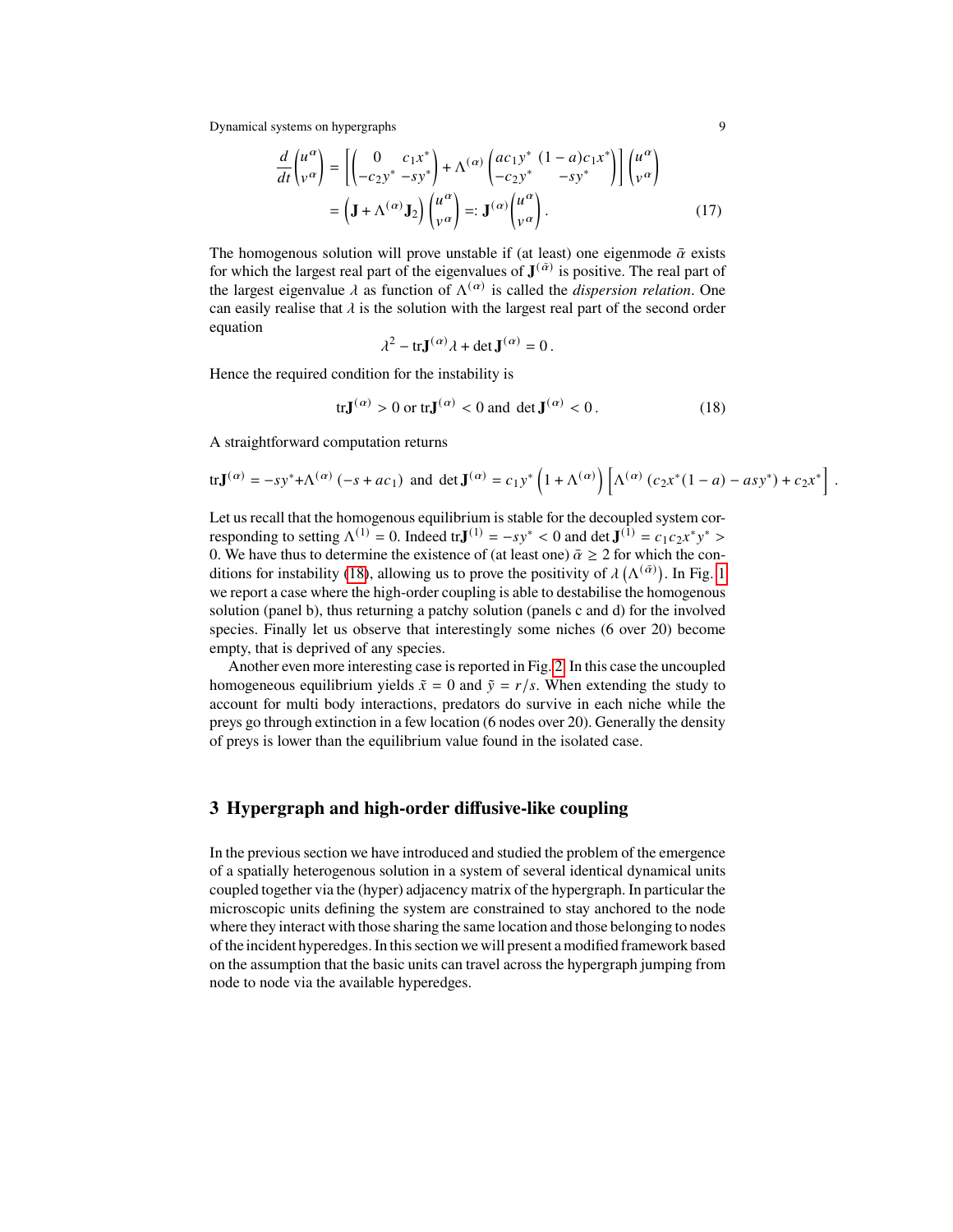10 Timoteo Carletti and Duccio Fanelli



<span id="page-9-0"></span>**Fig. 1 Patterns in the Volterra model with high-order interactions (I)**. In panel a) we represent the hypergraph used to model the high-order interactions among species living in different niches. The hypergraph is composed of  $n = 20$  nodes and it has been generated using a random attachment process and it is composed by 20 trivial hyperedges of size 1, 11 hyperedges of size 2, 10 hyperedges of size 3 and 1 hyperedge of size 4. In panel b) we report the dispersion relation for the Volterra model [\(15\)](#page-7-0), the red symbols refer to  $\lambda(\Lambda^{(\alpha)})$ ,  $\alpha \in \{1, \ldots, n\}$ , while the blue line denotes the dispersion relation for the Volterra model reformulated on a continuous support. In panel c) we show the time evolution of the predator density in each node as a function of time,  $x_i(t)$ ; let us observe that in (almost) each node the density of predators is much larger than the corresponding homogenous equilibrium  $x^* \sim 0.0577$  (blue). Panel d) report the time evolution of the prey density in each node as a function of time,  $y_i(t)$ ; let us observe that in (almost) each node the density of preys is much lower than the corresponding homogenous equilibrium  $y^* = 1$  (green). The model parameters have been set to  $c_1 = 2$ ,  $c_2 = 13$ ,  $r = 1$ ,  $s = 1$ ,  $d = 1/2$  and  $a = 1/2$ . We fix  $\varphi(c) = c^{\sigma}$ with  $\sigma = 1.5$ .

Starting from the definition of hyper adjacency matrix, Eq. [\(2\)](#page-2-2), the notion of (combinatorial) Laplace matrix for networks can be straightforwardly generalised to the case of hypergraphs [\[27,](#page-17-14) [35\]](#page-17-7), by defining  $k_i \delta_{ij} - A_{ij}$ , where  $k_i = \sum_i A_{ij}$ . Let us however observe that the latter does not account in full for the higher-order structures encoded in the hypergraph. Notably, the sizes of the incident hyperedges are neglected.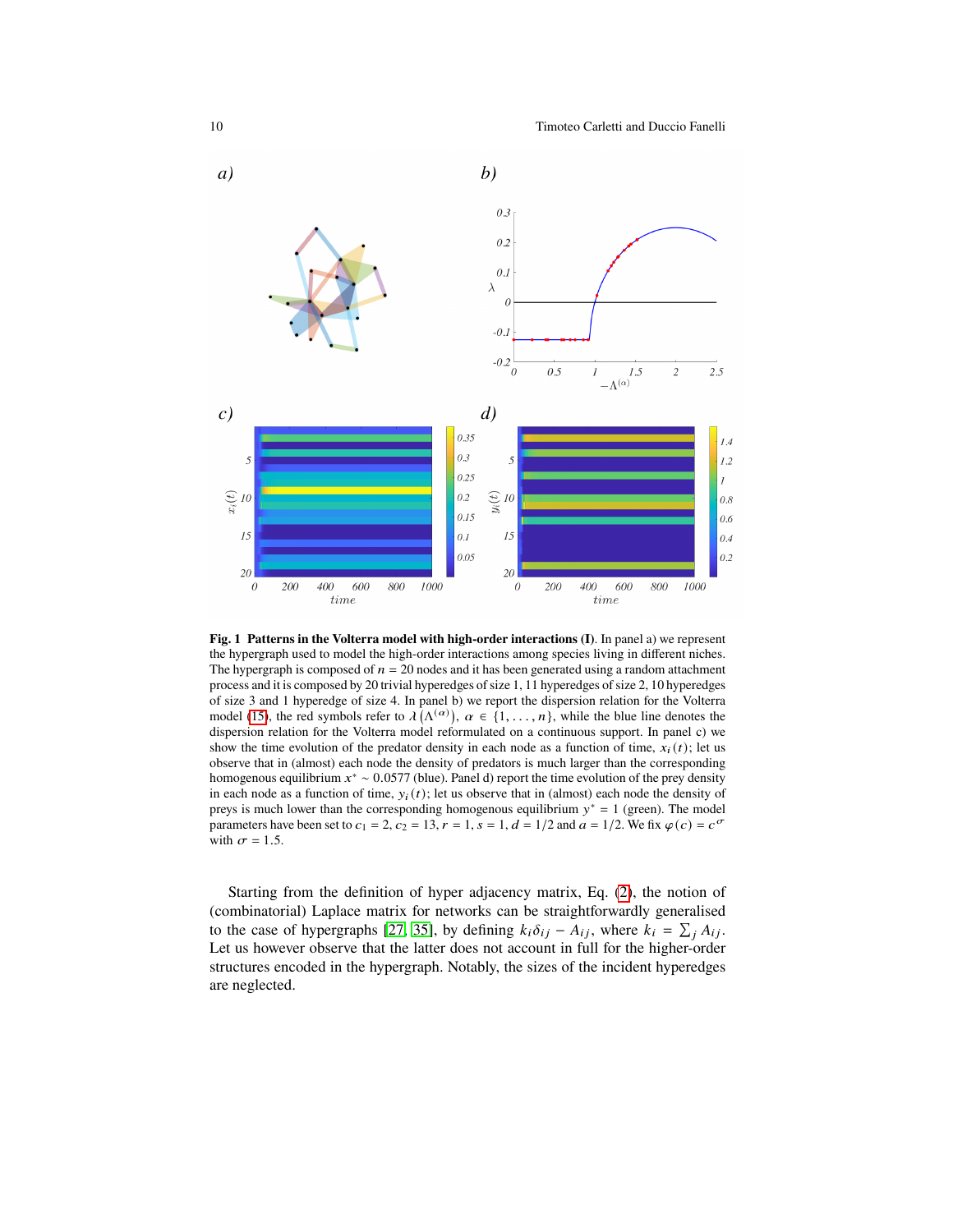

<span id="page-10-0"></span>**Fig. 2 Patterns in the Volterra model with high-order interactions (II)**. Using the same hypergraph shown in Fig. [1](#page-9-0) we study the emergence of patterns close to the homogeneous equilibrium  $\tilde{x} = 0$  and  $\tilde{y} = r/s = 1$ . We report in panel a) the dispersion relation for the Volterra model [\(15\)](#page-7-0), the red symbols refer to  $\lambda(\Lambda^{(\alpha)})$ ,  $\alpha \in \{1, \ldots, n\}$ , while the blue line denotes the dispersion relation for the Volterra model computed on a continuous support. In panel b) we show the time evolution of the predator density in each node as a function of time,  $x_i(t)$ ; let us observe that in each node the density of predators is positive in striking contrast with it happens for the uncoupled system. Panel c) reports the time evolution of the prey density in each node as a function of time,  $y_i(t)$ ; let us observe that in each node the density of preys is much lower than the homogenous equilibrium  $y^* = 1$  (green) and in 8 niches the preys have gone through extinction. The model parameters have been set to  $c_1 = 2$ ,  $c_2 = 13$ ,  $r = 1$ ,  $s = 1$ ,  $d = 1/2$  and  $a = 1/2$ . We fix  $\varphi(c) = c^{\sigma}$  with  $\sigma = 1.5$ .

To overcome this limitation, authors of [\[11\]](#page-16-8) studied a random walk process defined on a generic hypergraph using a new (random walk) Laplace matrix. It is worth mentioning that the transition rates of the associated process, linearly correlates with the size of the involved hyperedges. Stated differently, exchanges are favoured among nodes belonging to the same hyperedge (weighted according to its associated size). Note that a similar construction has been proposed in [\[19\]](#page-16-20) to extract a *n*-clique graph from a network. The main difference in the present case is that hyperedges can have an heterogeneous size distribution and thus provide a more flexible framework for tackling a wide range of problems.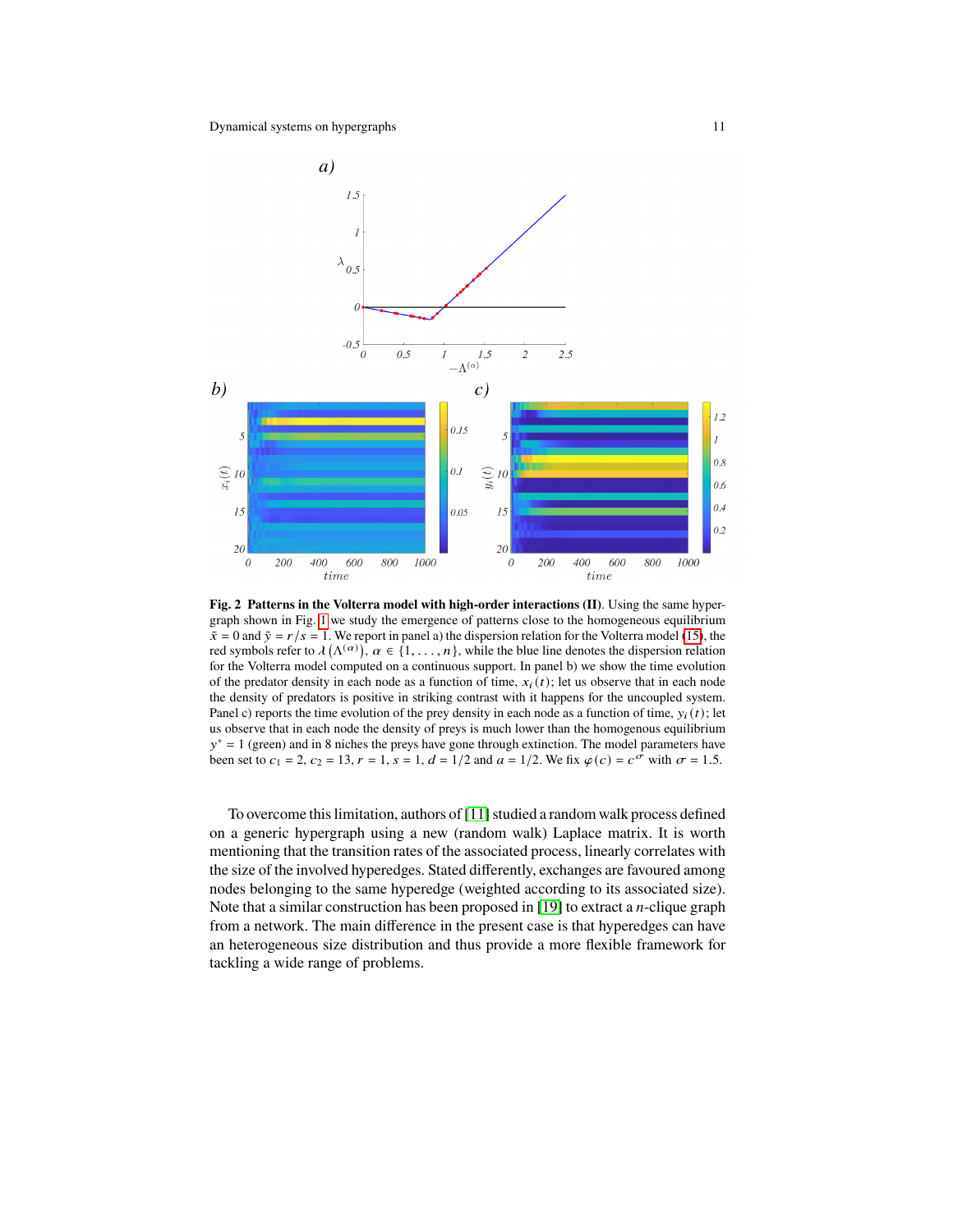For the sake of completeness, let us briefly recall the construction of the random walk process on a hypergraph and invite the interested reader to consult [\[11\]](#page-16-8) for further details. The agents are located on the nodes and hop between them. In a general setting, the walkers may weight hyperedges depending on their size, introducing a bias in their moves that we shall encode into a function  $\varphi$  of the hyperedge size. This yields the weighted adjacency matrix  $\mathbf{D} = \mathbf{e} \Phi \mathbf{e}^{\top}$ , already defined in Eq. [\(8\)](#page-3-4) and hereby recalled:

$$
D_{ij} = \sum_{\alpha} e_{i\alpha} \Phi_{\alpha\alpha} e_{j\alpha} \quad \forall i \neq j \text{ and } D_{ii} = \varphi(1),
$$

where  $\Phi$  is the diagonal matrix whose elements read  $\varphi(C_{\alpha\alpha})$ . The transition probabilities of the examined process are then obtained by normalising the columns of the weighted adjacency matrix  $T_{ij} = \frac{D_{ij}}{d_i}$  $\frac{D_{ij}}{d_i}$  for all *i*, where again  $d_i = \sum_j D_{ij}$ .

Let us briefly observe that assuming  $\varphi(c) = c^{\sigma}$  allows to cover several existing models of random walks on hypergraphs. For  $\sigma = 1$ , we get the random walk defined in [\[11\]](#page-16-8), while for  $\sigma = -1$  we obtain the one introduced by Zhou [\[45\]](#page-17-15). Finally, the case  $\sigma = 0$  returns a random walk on the so called *clique reduced multigraph*. The latter is a multigraph where each pair of nodes is connected by a number of edges equal to the number of hyperedges containing that pair in the hypergraph.

From the above introduced transition probabilities one can define the *random walk* Laplacian generalising that of standard networks,  $L_{ij} = \delta_{ij} - T_{ij}$ , and eventually derive the (combinatorial) Laplace matrix,

$$
\mathbf{L}^H = \mathbf{D} - \mathbf{d} \,,\tag{19}
$$

this latter will be employed in the following to model diffusion on higher-order structures. In the above equation, matrix **d** displays, on the diagonal, the values  $d_i = \sum_j D_{ij}$  and zeros otherwise. It is clear from its very definition that **D** takes into account both the number and the size of the hyperedges incident with the nodes. It can also be noted that **D** can be considered as a *weighted adjacency matrix* whose weights have been self-consistently defined so as to account for the higher-order structures encoded in the hypergraph.

Consider again the  $d$ -dimensional system Eq. [\(4\)](#page-3-0) described by local, i.e. aspatial, equations:

<span id="page-11-0"></span>
$$
\frac{d\mathbf{x}}{dt} = \mathbf{f}(\mathbf{x}) \quad \mathbf{x} \in \mathbb{R}^d \,, \tag{20}
$$

and assume further  $n$  identical copies of the above system coupled through a hypergraph. In this way each copy of the system attached to a node of a hypergraph belonging to one (or more) hyperedge. Units sharing the same hyperedge are tightly coupled, due to existing many body interactions. In formulas:

$$
\frac{d\mathbf{x}_i}{dt} = \mathbf{f}(\mathbf{x}_i) + \varepsilon \sum_{\alpha:i \in E_\alpha} \sum_{j \in E_\alpha} \varphi(C_{\alpha\alpha}) \left( \mathbf{G}(\mathbf{x}_j) - \mathbf{G}(\mathbf{x}_i) \right) ,
$$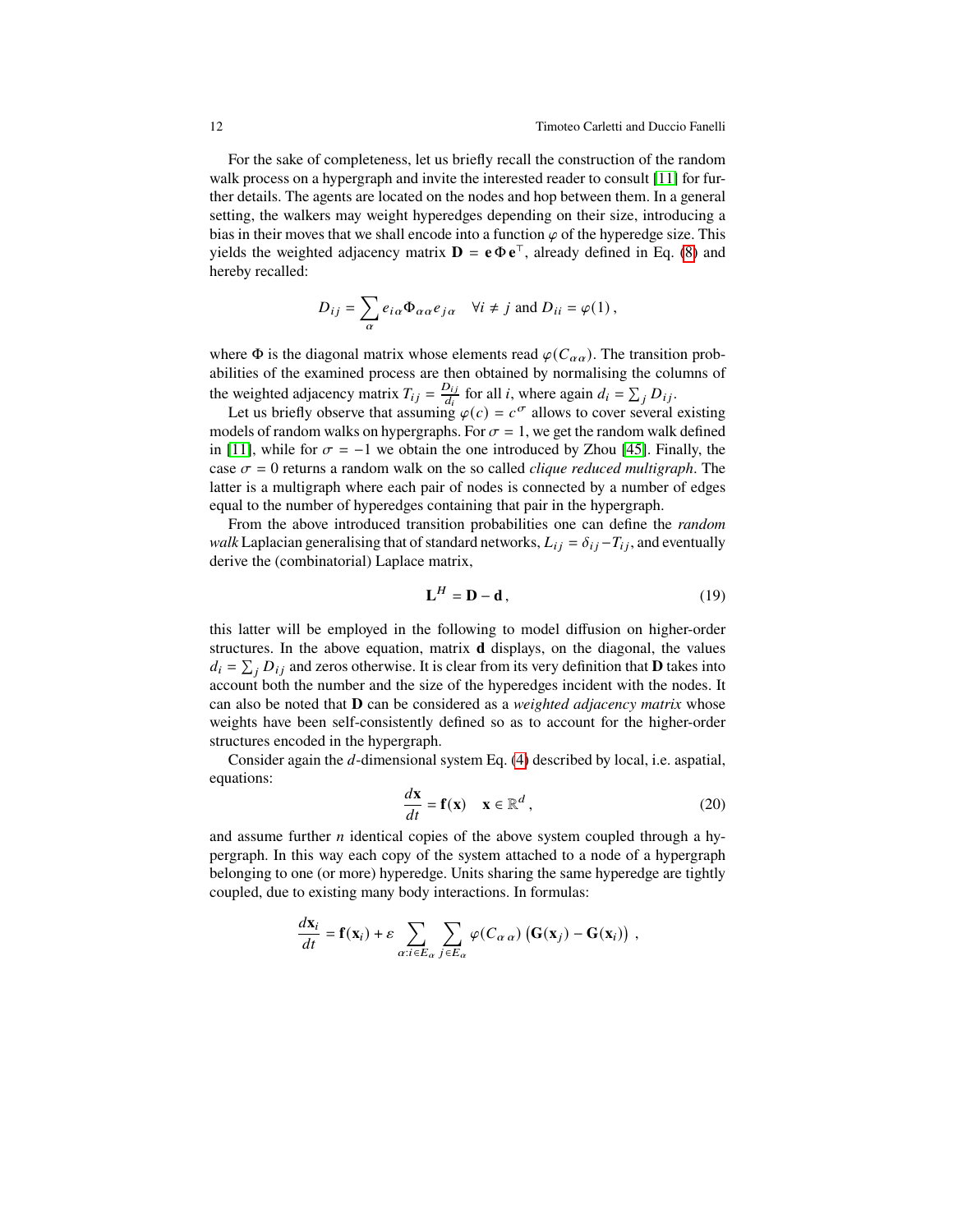where  $\mathbf{x}_i$  denotes the state of the *i*-th unit, i.e. anchored to the *i*-th node,  $\varepsilon$  the strength of the coupling,  $\varphi$  is the function encoding the bias due to the hyperedge size and **G** a generic nonlinear coupling function. From the definition of  $e_{i\alpha}$  one can rewrite the previous formula as

<span id="page-12-0"></span>
$$
\frac{d\mathbf{x}_i}{dt} = \mathbf{f}(\mathbf{x}_i) + \varepsilon \sum_{\alpha, j} e_{i\alpha} e_{j\alpha} \varphi(C_{\alpha \alpha}) (\mathbf{G}(\mathbf{x}_j) - \mathbf{G}(\mathbf{x}_i))
$$
  
\n
$$
= \mathbf{f}(\mathbf{x}_i) + \varepsilon \sum_j D_{ij} (\mathbf{G}(\mathbf{x}_j) - \mathbf{G}(\mathbf{x}_i)) = \mathbf{f}(\mathbf{x}_i) + \varepsilon \sum_j (D_{ij} - d_i \delta_{ij}) \mathbf{G}(\mathbf{x}_j)
$$
  
\n
$$
= \mathbf{f}(\mathbf{x}_i) + \varepsilon \sum_j L_{ij}^H \mathbf{G}(\mathbf{x}_j),
$$
 (21)

where we have used the above definitions for  $d_i$  and  $L_{ii}^H$ . Let us stress once again that the whole high-order structure is encoded in a  $n \times n$  matrix. Hence there is no need for tensors and this simplifies the resulting analysis.

By exploiting the fact that  $\sum_{i} L_{ii}^H = 0$  for all  $i = 1, ..., n$ , it is immediate to conclude that the aspatial reference solution  $s(t)$ , i.e. the time dependent function solving Eq. [\(20\)](#page-11-0), is also a solution of Eq. [\(21\)](#page-12-0). A natural question hence arises: what can we say of the stability of the homogeneous solution for the system in its diffusive-like coupled variant?

To answer to this question one introduces again the deviations from the reference orbit, i.e.  $\mathbf{u}_i = \mathbf{x}_i - \mathbf{s}$ . Assuming this latter to be small, one can derive a self-consistent set of linear differential equations for tracking the evolution of the perturbation in time. To this end, we make use of the expression in the above Eq. [\(21\)](#page-12-0) and perform a Taylor expansion to the linear order of approximation, to eventually get:

<span id="page-12-2"></span>
$$
\frac{d\mathbf{u}_i}{dt} = \mathbf{J}(\mathbf{s}(t))\mathbf{u}_i + \varepsilon \sum_j L_{ij}^H \mathbf{J}_\mathbf{G}(\mathbf{s}(t))\mathbf{u}_j, \qquad (22)
$$

where  $J(s(t))$  (resp.  $J_G(s(t))$ ) denotes the Jacobian matrix of the function **f** (resp. **G**) evaluated on the trajectory  $s(t)$ .

We can improve on our analytical understanding of the problem by employing again the eigenbase of the Laplace matrix  $L<sup>H</sup>$ . Being the latter symmetric there exists a basis of orthonormal eigenvectors,  $\phi_H^{(\alpha)}$ , associated to the eigenvalues  $\Lambda_H^{(\alpha)}$ . We can then project  $\mathbf{u}_i$  on this basis and obtain, for all  $\alpha$ :

<span id="page-12-1"></span>
$$
\frac{d\mathbf{y}_{\alpha}}{dt} = \left[\mathbf{J}(\mathbf{s}(t)) + \varepsilon \Lambda_H^{(\alpha)} \mathbf{J}_\mathbf{G}(\mathbf{s}(t))\right] \mathbf{y}_{\alpha},\tag{23}
$$

where  $y_\alpha$  is the projection of  $u_i$  on the  $\alpha$ -th eigendirection.

The (in)stability of the homogenous solution  $s(t)$  can be checked by looking at the eigenvalue of the linear system [\(23\)](#page-12-1), and more specifically the eigenvalue with the largest real part. In a general framework, where i.e.  $s(t)$  depends on time, we are dealing with a time dependent eigenvalue problem that can be tackled by using the Master Stability Function [\[40,](#page-17-16) [25\]](#page-17-17). For simplicity we will hereby solely consider the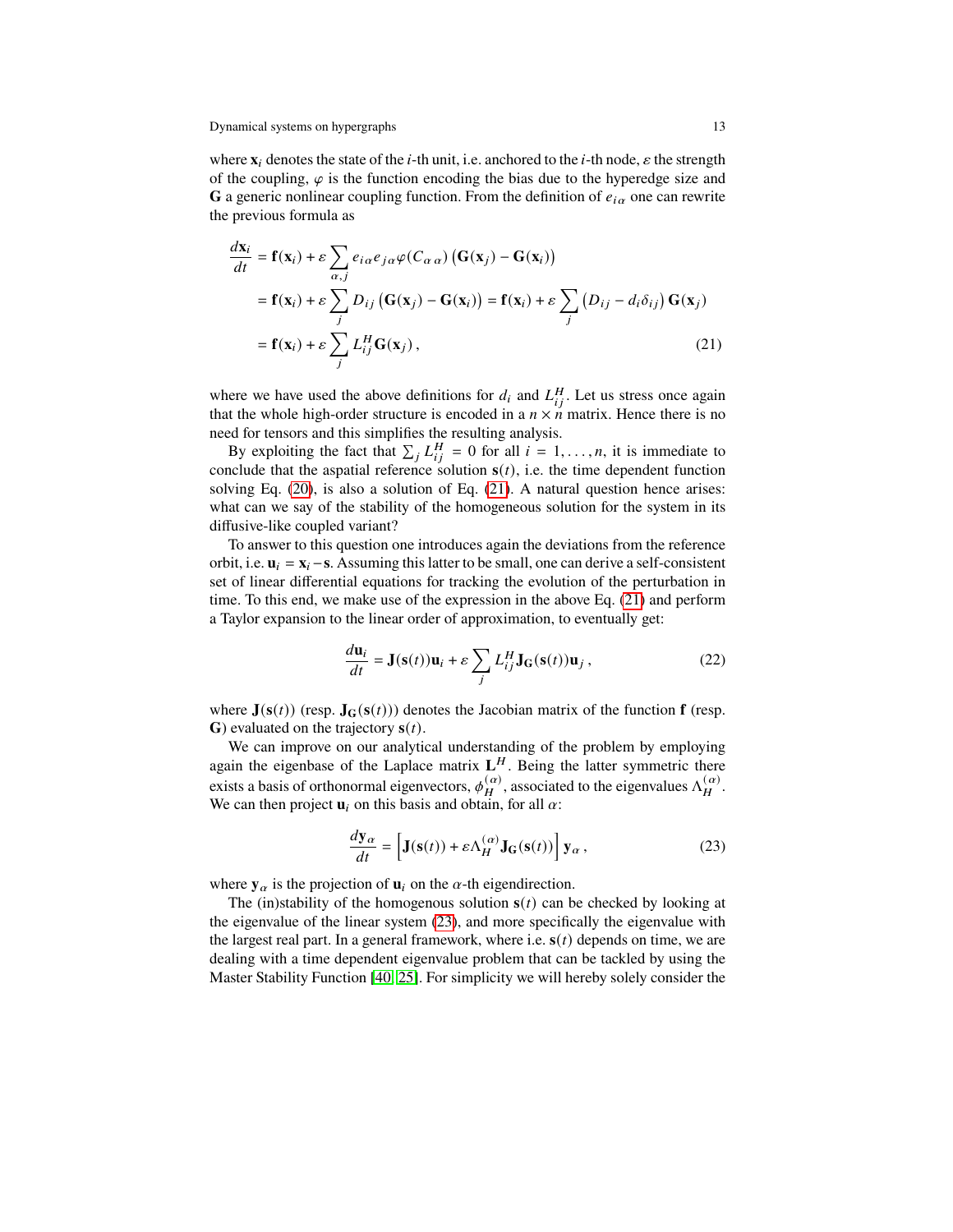case of a stationary reference orbit, i.e.  $s(t) = s_0$ . In this way Eq. [\(23\)](#page-12-1) can be directly solved by using spectral methods. We invite the interested reader to refer to [\[12\]](#page-16-14) where the general case of a periodic or even a chaotic  $s(t)$  has been analysed.

#### **3.1 Turing patterns on hypergraphs**

The problem introduced in the previous section opens up the perspective to address the notion of a Turing instability on hypergraphs. Indeed, according to the Turing instability mechanism, a stable homogeneous equilibrium becomes unstable upon injection of a heterogeneous, i.e. spatially dependent, perturbation once diffusion and reaction terms are simultaneously at play. The Turing phenomenon is exemplified with reference to 2 dimensional systems. In the following we will consequently assume  $d = 2$  and rewrite  $\mathbf{x}_i = (u_i, v_i)$  as well as  $\mathbf{f}(\mathbf{x}_i) = (f(u_i, v_i), g(u_i, v_i)),$ where the index  $i = 1, \ldots, n$  refers to the specific node to which the dynamical variables are bound. Hence Eq. [\(21\)](#page-12-0) becomes

<span id="page-13-0"></span>
$$
\begin{cases}\n\dot{u}_i &= f(u_i, v_i) + D_u \sum_j L_{ij}^H u_j \\
\dot{v}_i &= g(u_i, v_i) + D_v \sum_j L_{ij}^H v_j\n\end{cases}
$$
\n(24)

where  $D_u$  and  $D_v$  replace the diffusion coefficients of species u and v in the case of network and can thus be called generalised diffusion coefficients. At first sight, the above model seems to solely account for binary interactions. However, higher-order interactions are also present, as encoded in the matrix  $L^H$ . Finally, let us observe that if the hypergraph is a network, then  $L^H$  reduces to the standard Laplace matrix and thus Eqs. [\(24\)](#page-13-0) converges to the usual reaction-diffusion system defined on a network.

The condition for the emergence of a Turing instability can be assessed by performing a linear stability analysis about the homogeneous equilibrium [\[36,](#page-17-18) [4,](#page-16-21) [5,](#page-16-22) [3\]](#page-16-23), as previously shown. Assuming **G** to be the identity function and the reference orbit to coincide with a stable stationary equilibrium  $s_0 = (u_0, v_0)$ , Eq. [\(22\)](#page-12-2) simplifies into:

$$
\begin{cases} \dot{\delta u}_i &= \partial_u f(u_0, v_0) \delta u_i + \partial_v f(u_0, v_0) \delta v_i + D_u \sum_j L_{ij}^H \delta u_j \\ \dot{\delta v}_i &= \partial_u g(u_0, v_0) \delta u_i + \partial_v g(u_0, v_0) \delta v_i + D_v \sum_j L_{ij}^H \delta v_j \end{cases}
$$

where  $\delta u_i = u_i - u_0$  and  $\delta v_i = v_i - v_0$ . By exploiting again the eigenbasis of the Laplace matrix we can write  $\delta u_i(t) = \sum_{\alpha} \hat{u}^{\alpha}(t) \phi_i^{\alpha}$  and  $\delta v_i(t) = \sum_{\alpha} \hat{v}^{\alpha}(t) \phi_i^{\alpha}$ . Finally the ansatz,  $\hat{u}^{\alpha}(t) \sim e^{\lambda_{\alpha}t}$  and  $\hat{v}^{\alpha}(t) \sim e^{\lambda_{\alpha}t}$ , allows us to compute the dispersion relation, i.e. the linear growth rate  $\lambda_{\alpha} = \lambda(\Lambda_H^{\alpha})$  of the eigenmode  $\alpha$ , as a function of the Laplacian eigenvalue  $\Lambda_H^{\alpha}$ .

As it can be straightforwardly proved, the linear growth rate is the largest real part of the roots of the second order equation

<span id="page-13-1"></span>
$$
\lambda_{\alpha}^{2} - \lambda_{\alpha} \left[ \text{tr} \mathbf{J}_{0} + \Lambda_{H}^{\alpha} (D_{u} + D_{v}) \right] + \det \mathbf{J}_{0} + \Lambda_{H}^{\alpha} (D_{u} \partial_{v} g + D_{v} \partial_{u} f) + D_{u} D_{v} (\Lambda_{H}^{\alpha})^{2} = 0,
$$
\n(25)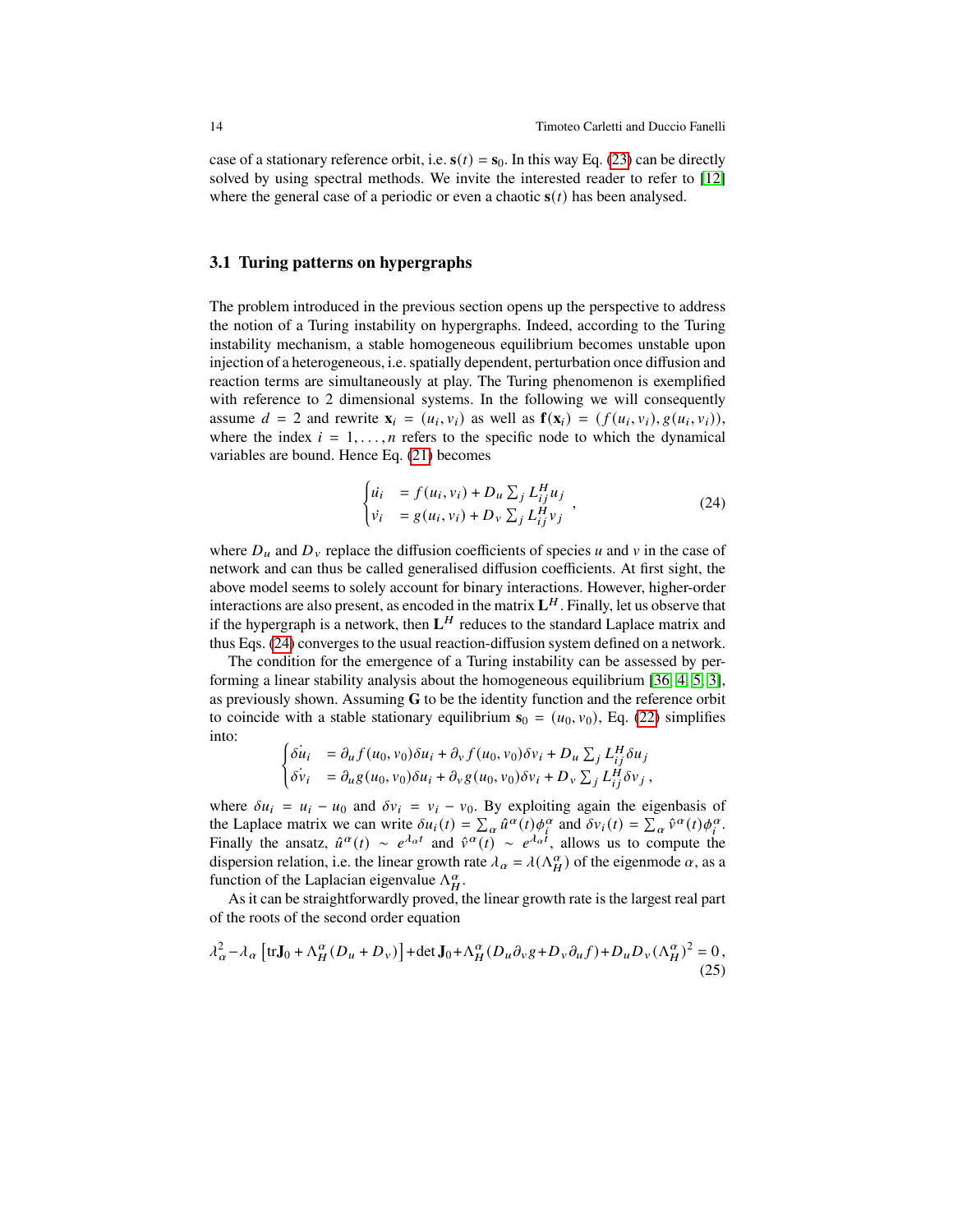where  $\mathbf{J}_0 = \begin{pmatrix} \partial_u f & \partial_v f \\ \partial_u g & \partial_v g \end{pmatrix}$  $\partial_{u} f \partial_{v} f$  is the Jacobian matrix of the reaction part evaluated at the equilibrium  $(u_i, v_i) = (u_0, v_0)$ . In Eq. [\(25\)](#page-13-1), tr(·) and det(·) stand respectively for the trace and the determinant. The existence of at least one eigenvalue  $\Lambda_H^{\alpha}$  for which the dispersion relation takes positive values, implies that the system goes unstable via a typical path first identified by Alan Turing in his seminal work. At variance, if the dispersion relation is negative the system cannot undergo a Turing instability: any tiny perturbation fades away and the system settles back to the homogeneous equilibrium.

To proceed further with a concrete example we selected the Brusselator reaction system [\[44,](#page-17-19) [43\]](#page-17-20). This is a nonlinear model defined by  $f(u, v) = 1 - (b + 1)u + cu^2v$ and  $g(u, v) = bu - cu^2v$ , where b and c act as tunable parameters. In Fig. [3](#page-15-0) we report the results for a choice of the model parameters giving rise to Turing patterns  $(b = 4, c = 6, D_u = 0.02$  and  $D_v = 0.17$ ) and the same hypergraph previously used in Figs. [1](#page-9-0) and [2.](#page-10-0) The dispersion relation (panel a) is clearly positive for a selection of  $\Lambda_H^{(\alpha)}$  (red points). The homogeneous solution becomes hence unstable and the ensuing patterns are displayed in panels b) and c).

# **4 Conclusions**

Complex systems are composed of a large number of simple units, mutually interacting via nonlinear exchanges. Many-body interactions sit hence at the root of a large plethora of spontaneously emerging phenomena, as exhibited by complex systems. The former are often reduced to a vast collection of pairwise interactions, involving agents interacting in pairs. This enables one to model the inspected problem as a dynamical system flowing on a conventional binary network, a powerful approximation that allows for progresses to be made. In many cases of interest, this reductionist choice constitutes a rough first order approximation to the examined dynamics and more precise models are to be invoked which encompass for the high-order interactions being at play.

In this work, we presented a general framework which allows one to account for multi-body interacting systems coupled via a hypergraph. This materialises in a natural extension of the conventional network paradigm. More specifically, we considered the problem of the emergence of heterogeneous stable solutions in interconnected systems, under the assumption that, once isolated, all units converge to the same, and thus globally homogenous, solution. The high-order interaction is the driver of the resulting patchy states, which emerge as follow a symmetry breaking instability caused by the injection of a tiny non homogeneous perturbation. This can be though as a generalisation of the Turing instability on hypergraphs. In particular, we considered the interaction mediated by the number of interacting neighbouring units, namely the size of the hyperedge, and a diffusive-like process, again biased by the number of neighbours. In both cases we provided sufficient conditions for the emergence of spatial patterns.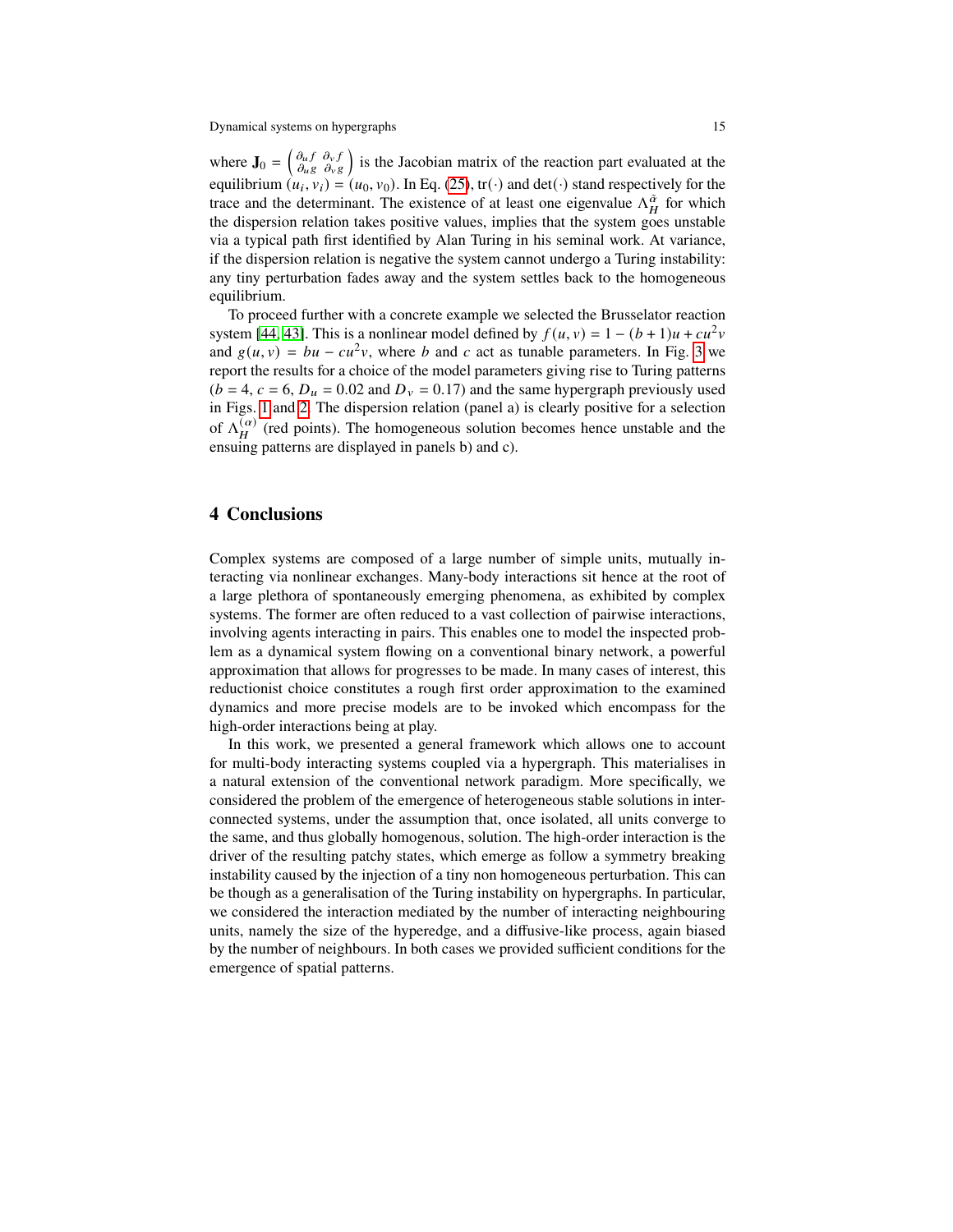

<span id="page-15-0"></span>**Fig. 3 Turing patterns in the Brusselator model with high-order diffusive-like couplling**. Using the same hypergraph shown in Fig. [1](#page-9-0) we study the Turing patterns emerging from the homogeneous equilibrium  $(u_0, v_0)$ . We report in panel a) the dispersion relation for the Brusselator model defined by the reaction terms  $f(u, v) = 1 - (b + 1)u + cu^2v$  and  $g(u, v) = bu - cu^2v$ ; the red symbols refer to  $\lambda\left(\Lambda_H^{(\alpha)}\right), \alpha \in \{1,\ldots,n\},$  while the blue line denotes the dispersion relation for the Brusselator model defined on a continuous support. In panel b) we show the time evolution of the u variable in each node as a function of time,  $u_i(t)$ . Panel c) reports the time evolution of the v variable in each node as a function of time,  $v_i(t)$ . The model parameters have been set to  $b = 4$ ,  $c = 6$ ,  $D_u = 0.02$  and  $D_v = 0.17$ . Hence  $u_0 = 1$  and  $v_0 = b/c = 2/3$ . We fix  $\varphi(c) = c^{\sigma}$  with  $\sigma = 1.5.$ 

Our findings have been corroborated by numerical simulations applied to two reference models. A Volterra model that describes the interaction among predators and prey in ecological niches, and the Brusselator model, a prototype model of nonlinear dynamics, that describes the interaction among reacting and diffusing chemicals.

The proposed framework goes beyond the examples hereby presented and, because of its generality, it could prove useful in tackling those problems were simultaneous many-body interactions within a complex environment are to be properly accounted for.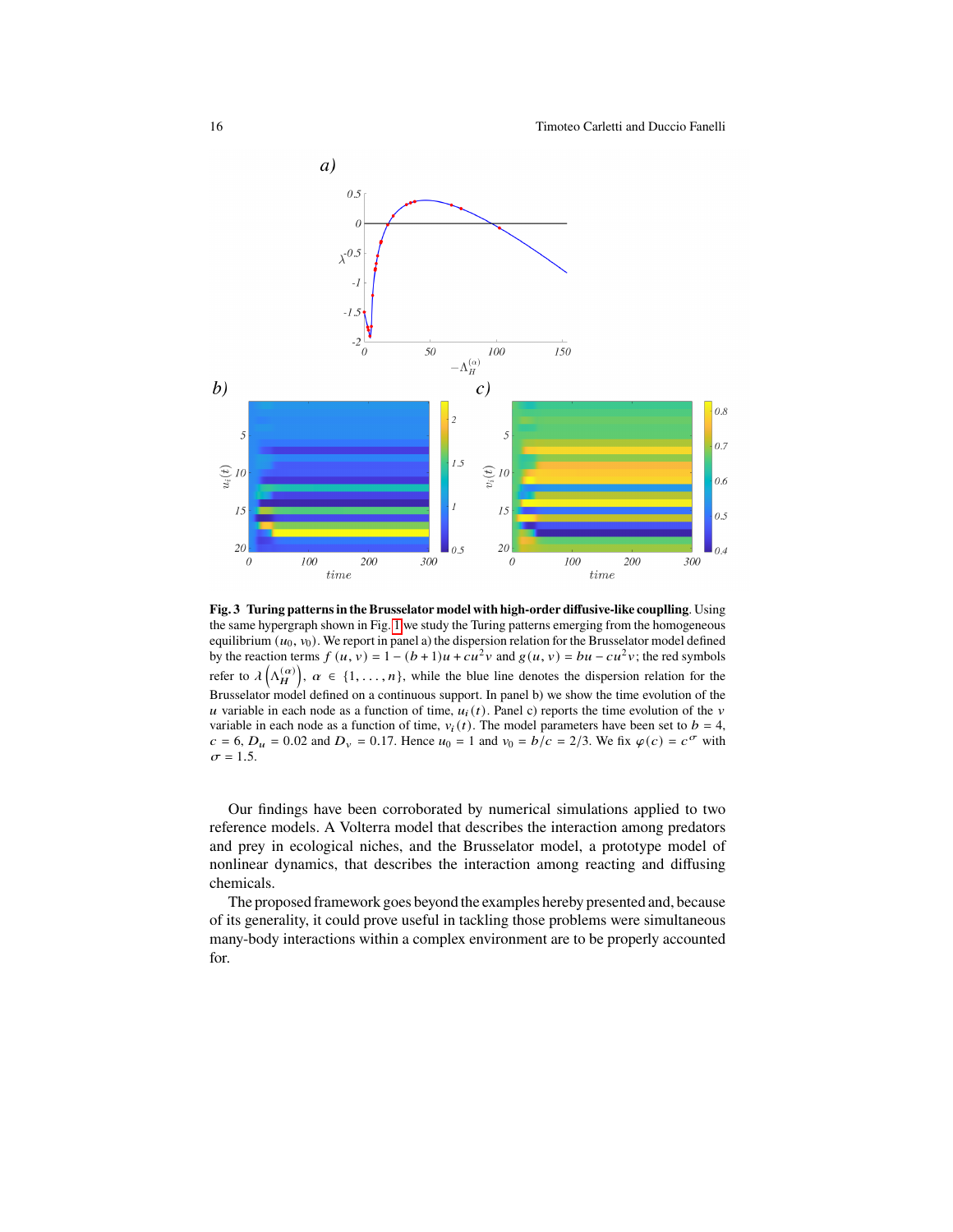#### **References**

- <span id="page-16-6"></span>1. P. A. Abrams. Arguments in favor of higher order interactions. *The American Naturalist*, 121:887, 1983.
- <span id="page-16-0"></span>2. Réka Albert and Albert-László Barabási. Statistical mechanics of complex networks. *Reviews of modern physics*, 74(1):47, 2002.
- <span id="page-16-23"></span>3. M. Asllani, D.M. Busiello, T. Carletti, D. Fanelli, and G. Planchon. Turing patterns in multiplex networks. *Physical Review E*, 90:042814, 2014.
- <span id="page-16-21"></span>4. Malbor Asllani, Tommaso Biancalani, Duccio Fanelli, and Alan J. McKane. The linear noise approximation for reaction-diffusion systems on networks. *The European Physical Journal B*, 86(11):476, 2013.
- <span id="page-16-22"></span>5. Malbor Asllani, Joseph D. Challenger, Francesco Saverio Pavone, Leonardo Sacconi, and Duccio Fanelli. The theory of pattern formation on directed networks. *Nature Communications*, 5(1):4517, 2014.
- <span id="page-16-2"></span>6. Albert-László Barabási et al. *Network science*. Cambridge university press, 2016.
- <span id="page-16-3"></span>7. Austin R Benson, David F Gleich, and Jure Leskovec. Higher-order organization of complex networks. *Science*, 353(6295):163–166, 2016.
- <span id="page-16-9"></span>8. Claude Berge. *Graphs and hypergraphs*. North-Holland Pub. Co. American Elsevier Pub. Co, 1973.
- <span id="page-16-1"></span>9. Stefano Boccaletti, Vito Latora, Yamir Moreno, Martin Chavez, and D-U Hwang. Complex networks: Structure and dynamics. *Physics Reports*, 424(4-5):175–308, 2006.
- <span id="page-16-17"></span>10. Á. Bodó, G.Y. Katona, and P.L. Simon. Sis epidemic propagation on hypergraphs. *Bull. Math. Biol.*, 78(4):713, 2016.
- <span id="page-16-8"></span>11. T Carletti, F. Battiston, G. Cencetti, and D. Fanelli. Random walks on hypergraphs. *Physical Review E*, 101:022308, 2020.
- <span id="page-16-14"></span>12. Timoteo Carletti, Duccio Fanelli, and Sara Nicoletti. Dynamical systems on hypergraphs. *Journal of Physics: Complexity*, 1(3):035006, aug 2020.
- <span id="page-16-19"></span>13. Giulia Cencetti, Federico Battiston, Timoteo Carletti, and Duccio Fanelli. Generalized patterns from local and non local reactions. *Chaos, Solitons and Fractals*, 134:109707, 2020.
- <span id="page-16-16"></span>14. Owen T Courtney and Ginestra Bianconi. Generalized network structures: The configuration model and the canonical ensemble of simplicial complexes. *Physical Review E*, 93(6):062311, 2016.
- <span id="page-16-12"></span>15. Guilherme Ferraz de Arruda, Giovanni Petri, and Yamir Moreno. Social contagion models on hypergraphs. *Phys. Rev. Research*, 2:023032, 2020.
- <span id="page-16-15"></span>16. Karel Devriendt and Piet Van Mieghem. The simplex geometry of graphs. *Journal of Complex Networks*, 7(4):469–490, 2019.
- <span id="page-16-10"></span>17. Ernesto Estrada and Juan A Rodríguez-Velázquez. Complex networks as hypergraphs. *arXiv preprint physics/0505137*, 2005.
- <span id="page-16-5"></span>18. Ernesto Estrada and G.J. Ross. Centralities in simplicial complexes. applications to protein interaction networks. *J. Their. Biol.*, 438:46, 2018.
- <span id="page-16-20"></span>19. T S Evans. Clique graphs and overlapping communities. *Journal of Statistical Mechanics: Theory and Experiment*, 2010(12):P12037, dec 2010.
- <span id="page-16-13"></span>20. Guilherme Ferraz de Arruda, Michele Tizzani, and Yamir Moreno. Phase transitions and stability of dynamical processes on hypergraphs. *arXiv preprint arXiv:2005.10891*, 2020.
- <span id="page-16-4"></span>21. Santo Fortunato and Darko Hric. Community detection in networks: A user guide. *Physics Reports*, 2016.
- <span id="page-16-18"></span>22. L. V. Gambuzza, F. Di Patti, Gallo L., S. Lepri, M. Romance, R. Criado, M. Frasca, V. Latora, and S. Boccaletti. The master stability function for synchronization in simplicial complexes. *arXiv preprint arXiv:2004.03913v1*, 2020.
- <span id="page-16-11"></span>23. Gourab Ghoshal, Vinko Zlatić, Guido Caldarelli, and Mark EJ Newman. Random hypergraphs and their applications. *Physical Review E*, 79(6):066118, 2009.
- <span id="page-16-7"></span>24. Jacopo Grilli, György Barabás, Matthew J Michalska-Smith, and Stefano Allesina. Higherorder interactions stabilize dynamics in competitive network models. *Nature*, 548(7666):210, 2017.